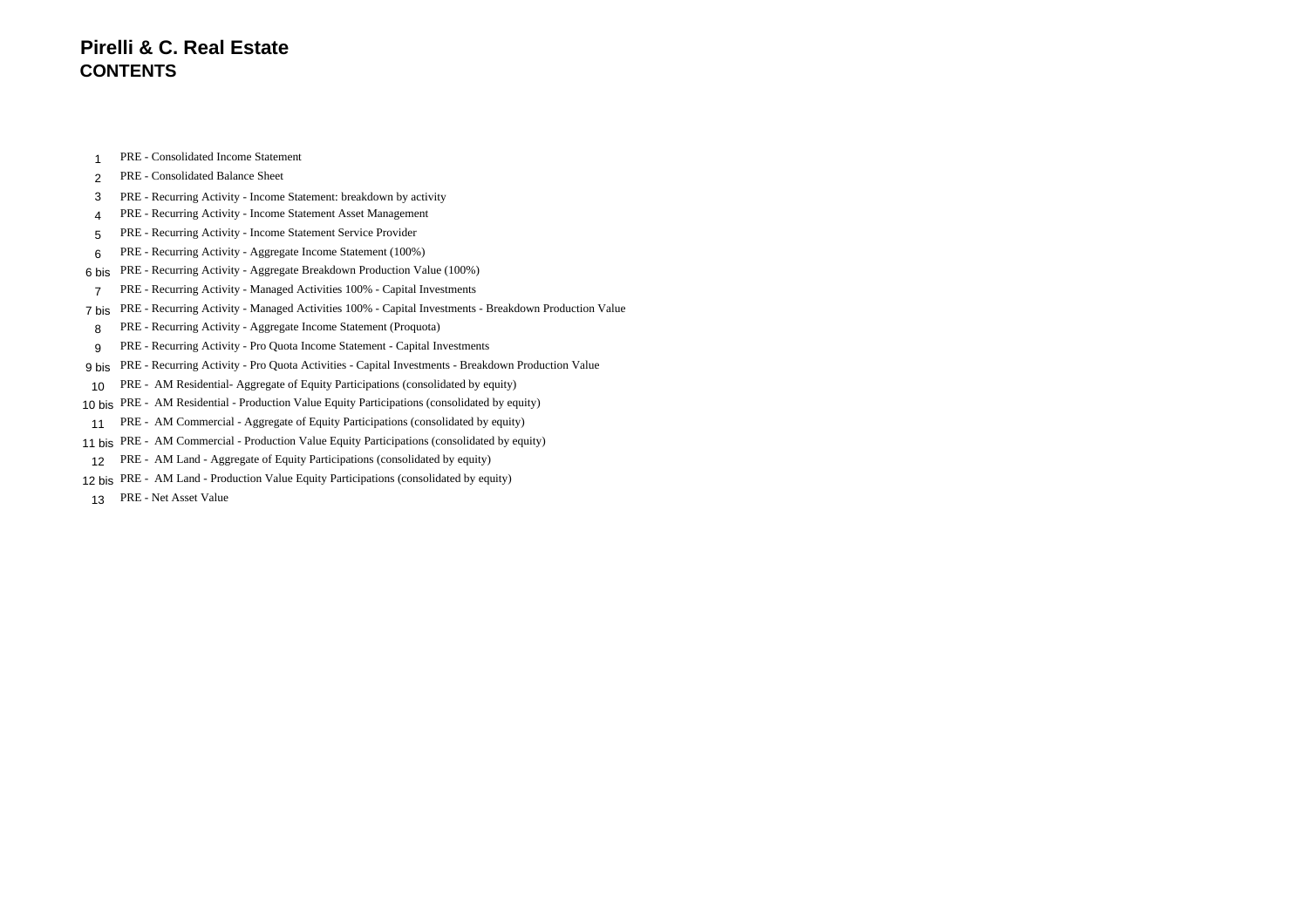### **1) PRE - Consolidated Income Statement**

### **Pirelli & C Real Estate**

| <b>Million Euro</b>                            |              | <b>ACTUAL DECEMBER 2002</b>           |                                           |              | <b>ACTUAL DECEMBER 2001</b>           |                                     |  |  |  |
|------------------------------------------------|--------------|---------------------------------------|-------------------------------------------|--------------|---------------------------------------|-------------------------------------|--|--|--|
|                                                | <b>Total</b> | <b>Recurring</b><br><b>Activities</b> | <b>Non Recurring</b><br><b>Activities</b> | <b>Total</b> | <b>Recurring</b><br><b>Activities</b> | <b>Non Recur</b><br><b>Activiti</b> |  |  |  |
| <b>1 Production Value</b>                      | 491.5        | 491.3                                 | 0.2                                       | 326.2        | 311.6                                 | 14.6                                |  |  |  |
| 2 of which acquisitions                        | 91.2         | 91.2                                  | 0.0                                       | 64.5         | 64.5                                  | 0.0 <sub>1</sub>                    |  |  |  |
| 3 Production Value net of acquisitions         | 400.3        | 400.1                                 | 0.2                                       | 261.7        | 247.0                                 | 14.6                                |  |  |  |
| 4 EBITDA                                       | 51.8         | 54.1                                  | (2.3)                                     | 48.6         | 54.1                                  | (5.5)                               |  |  |  |
| 5 Depreciation                                 | (9.6)        | (8.7)                                 | (0.9)                                     | (4.3)        | (4.3)                                 | 0.0                                 |  |  |  |
| 6 EBIT                                         | 42.1         | 45.4                                  | (3.3)                                     | 44.3         | 49.8                                  | (5.5)                               |  |  |  |
| 7 Income from Equity Participations            | 60.1         | 60.1                                  | 0.0                                       | 2.9          | 8.5                                   | (5.6)                               |  |  |  |
| 8 EBIT incl. Income from Equity Participations | 102.2        | 105.5                                 | (3.3)                                     | 47.2         | 58.3                                  | (11.1)                              |  |  |  |
| 9 Interest Income from Participations          | 13.1         | 12.6                                  | 0.5                                       | 13.5         | 11.3                                  | 2.2                                 |  |  |  |
| 10 Other interest Income/Expenses              | (15.4)       | (14.5)                                | (0.9)                                     | (16.8)       | (15.7)                                | (1.1)                               |  |  |  |
| 11 Profit before Extraordinary Items           | 99.9         | 103.6                                 | (3.7)                                     | 43.9         | 53.9                                  | (10.0)                              |  |  |  |
| 12 Extraordinary Items                         | 49.9         | (2.5)                                 | 52.4                                      | 163.8        | (3.0)                                 | 166.8                               |  |  |  |
| <b>13 Profit Before Taxes</b>                  | 149.8        | 101.1                                 | 48.7                                      | 207.7        | 50.9                                  | 156.8                               |  |  |  |
| 14 Income Taxes                                | (24.3)       | (18.3)                                | (6.0)                                     | (46.3)       | (17.4)                                | (28.9)                              |  |  |  |
| 15 Net Income before Minority Interests        | 125.5        | 82.8                                  | 42.7                                      | <b>161.4</b> | 33.5                                  | 127.9                               |  |  |  |
| 16 Minority Interests                          | (0.2)        | (0.2)                                 | 0.0                                       | 0.0          | 0.0                                   | 0.0                                 |  |  |  |
| 17 Net Income                                  | 125.3        | 82.6                                  | 42.7                                      | <b>161.4</b> | 33.5                                  | 127.9                               |  |  |  |

**Non Recurring Activities**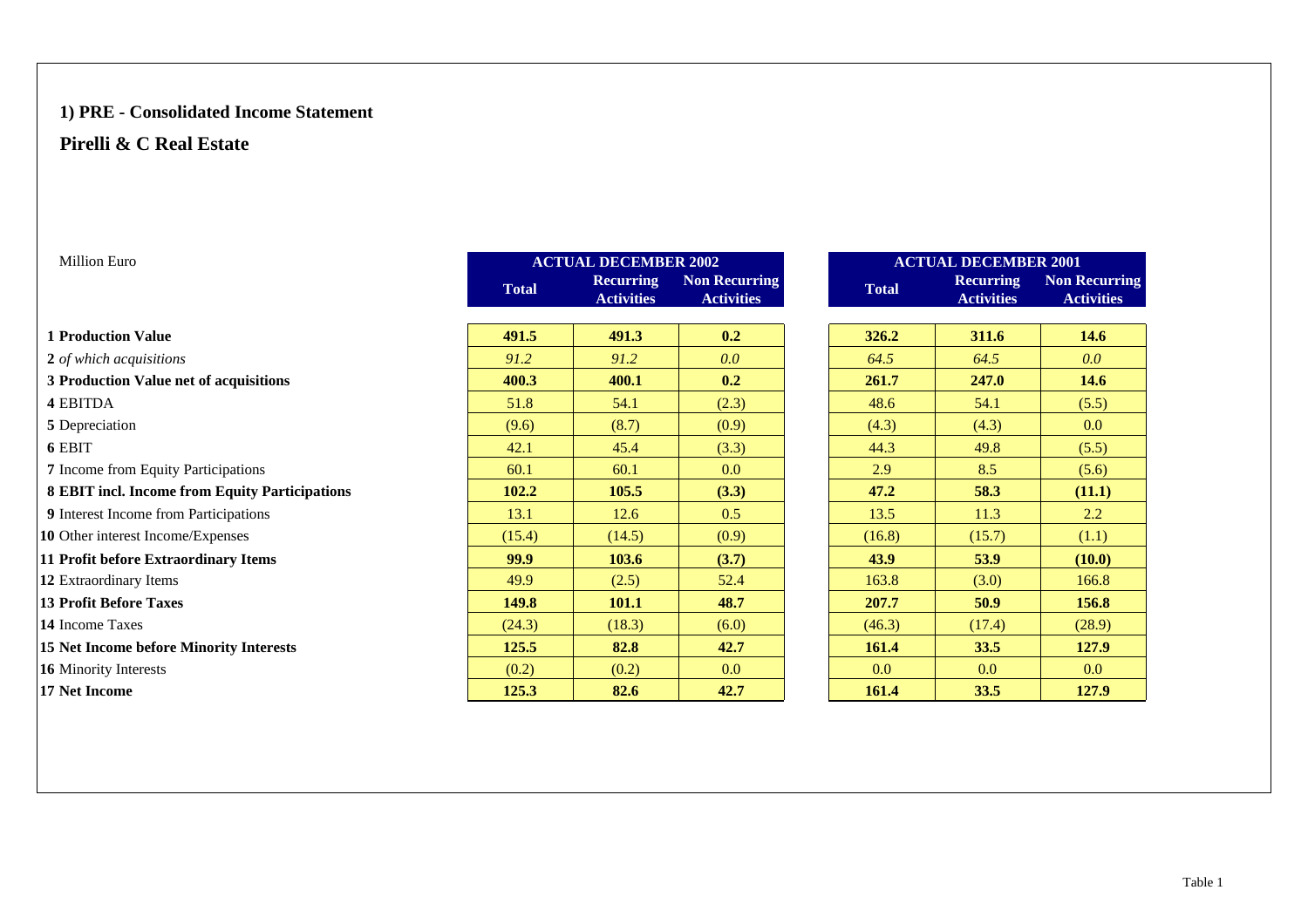### **2) PRE - Consolidated Balance Sheet Pirelli & C. Real Estate**

| <b>Million Euro</b>                            | <b>Actual</b><br>December 2002 | <b>Actual</b><br>December 2001 |
|------------------------------------------------|--------------------------------|--------------------------------|
|                                                |                                |                                |
| <b>1 Fixed Assets</b>                          | 218.8                          | 74.2                           |
| tangible/intangible                            | 55.9                           | 15.7                           |
| participations/other                           | 162.9                          | 58.5                           |
| of which investments in participated companies | 109.1                          | 55.2                           |
| 2 Net Working Capital                          | 190.5                          | 249.4                          |
| of which inventories                           | 383.7                          | 350.3                          |
| current receivables                            | 159.5                          | 134.8                          |
| supplier liabilities                           | (148.3)                        | (79.5)                         |
| liabilities for acquisitions                   | (71.9)                         | (36.5)                         |
| liabilities for down payments                  | (94.9)                         | (57.6)                         |
| DB financing                                   | 0.0                            | (75.1)                         |
| other liabilities/receivables                  | (37.6)                         | 17.3                           |
| <b>3 Net Capital Invested</b>                  | 409.3                          | 323.6                          |
|                                                |                                |                                |
|                                                |                                |                                |
| <b>4 Shareholders' Equity</b>                  | 368.8                          | 132.1                          |
| of which minority interests                    | 0.9                            | 1.1                            |
| <b>5 Funds and Provisions</b>                  | 52.8                           | 49.9                           |
| <b>6 Net Financial Position</b>                | (12.3)                         | 141.6                          |
| of which liquidity/short term borrowings       | (74.2)                         | (41.4)                         |
| of which Shareholders' Loans                   | (179.0)                        | (239.1)                        |
| of which medium term borrowings                | (0.2)                          | (0.2)                          |
| of which short term liabilities                | 31.2                           | 401.9                          |
| of which medium/long term liabilities          | 209.9                          | 20.4                           |
| <b>Total</b>                                   | 409.3                          | 323.6                          |

 Net Financial Position/Equity<br> **1.1**<br> **1.1**<br> **1.66.7**<br> **1.80.7**<br> **1.80.7 Financial Position not including Shareholders' Loans 166.7 380.7 Financial Position not including SL/Equity 0.5 2.9 Total Investment in Equity Participations 288.1 294.3**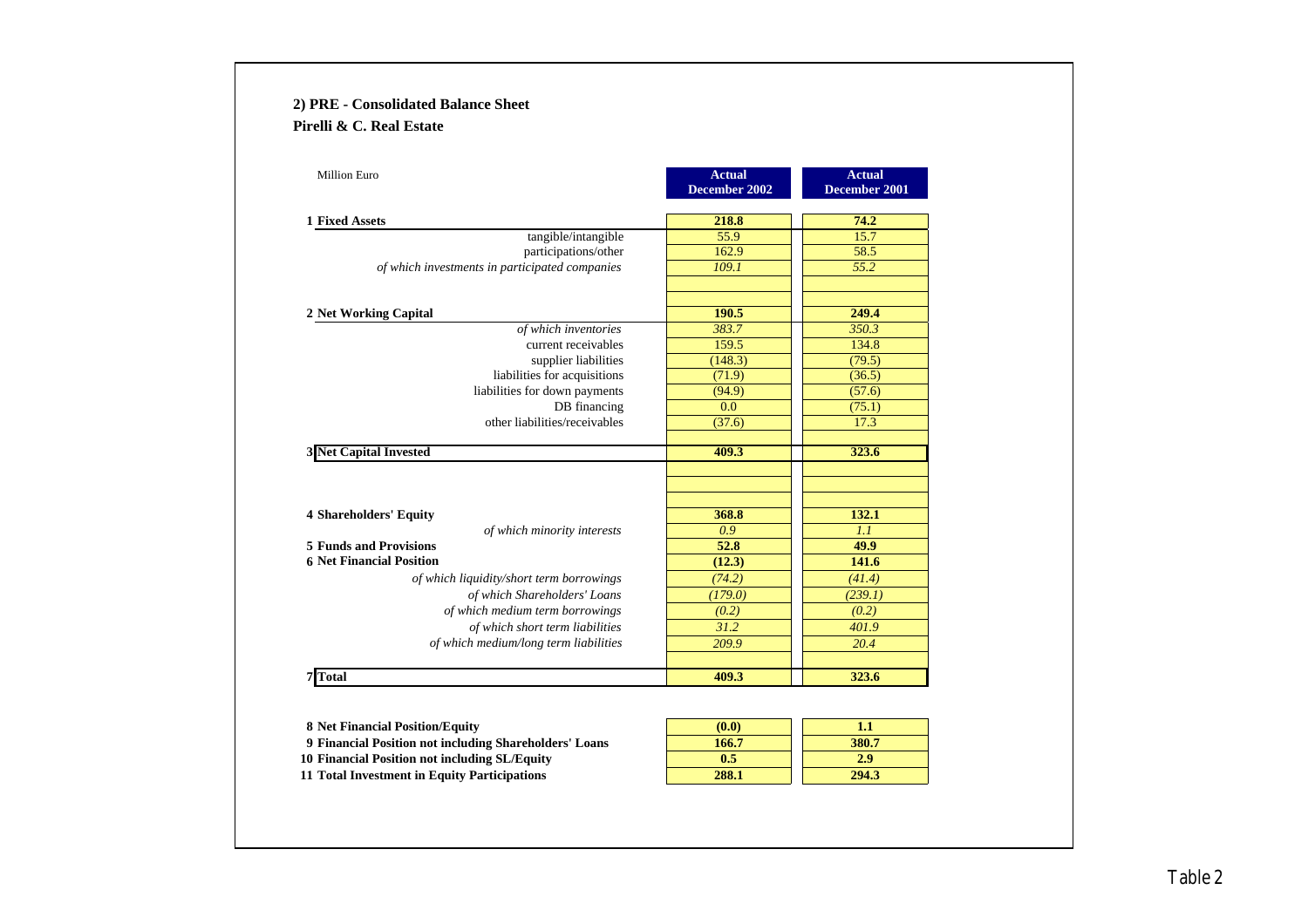### **3) PRE - Recurring Activities - Income Statement: breakdown by activity**

| <b>Million Euro</b>                            | <b>ACTUAL DECEMBER 2002</b>                           |        |                                                      |                                   |                                | <b>ACTUAL DECEMBER 2001</b>                           |        |                                                              |                                   |                                |  |
|------------------------------------------------|-------------------------------------------------------|--------|------------------------------------------------------|-----------------------------------|--------------------------------|-------------------------------------------------------|--------|--------------------------------------------------------------|-----------------------------------|--------------------------------|--|
|                                                | <b>Total</b><br><b>Recurring</b><br><b>Activities</b> | S      | <b>Asset</b><br>Investment Management<br><b>Fees</b> | <b>Service</b><br><b>Provider</b> | <b>Holding</b><br><b>Costs</b> | <b>Total</b><br><b>Recurring</b><br><b>Activities</b> |        | <b>Asset</b><br><b>Investments Management</b><br><b>Fees</b> | <b>Service</b><br><b>Provider</b> | <b>Holding</b><br><b>Costs</b> |  |
|                                                |                                                       |        |                                                      |                                   |                                |                                                       |        |                                                              |                                   |                                |  |
| <b>1 Production Value</b>                      | 491.3                                                 | 259.0  | 29.9                                                 | 199.8                             | 2.7                            | 311.6                                                 | 208.9  | <b>17.9</b>                                                  | 96.6                              | (11.8)                         |  |
| 2 of which acquisitions                        | 91.2                                                  | 91.2   | 0.0 <sub>1</sub>                                     | 0.0                               | 0.0                            | 64.5                                                  | 64.5   | 0.0                                                          | 0.0                               | 0.0                            |  |
| 3 Production Value net of acquisitions         | 400.1                                                 | 167.8  | 29.9                                                 | 199.8                             | 2.7                            | 247.0                                                 | 144.3  | 17.9                                                         | 96.6                              | (11.8)                         |  |
| <b>4 EBITDA</b>                                | 54.1                                                  | 20.9   | 10.2                                                 | 34.9                              | (11.8)                         | 54.1                                                  | 34.7   | 6.2                                                          | 22.1                              | (8.8)                          |  |
| 5 Depreciation                                 | (8.7)                                                 | (0.3)  | (0.6)                                                | (6.0)                             | (1.8)                          | (4.3)                                                 | (0.3)  | (0.3)                                                        | (2.8)                             | (0.9)                          |  |
| 6 EBIT                                         | 45.4                                                  | 20.6   | 9.6                                                  | 28.9                              | (13.6)                         | 49.8                                                  | 34.4   | 5.9                                                          | 19.3                              | (9.7)                          |  |
| 7 Income from Equity Participations            | 60.1                                                  | 60.2   | 0.0                                                  | (0.1)                             | 0.0                            | 8.5                                                   | 8.8    | 0.0                                                          | (0.3)                             | 0.0                            |  |
| 8 EBIT incl. Income from Equity Participations | 105.5                                                 | 80.8   | 9.6                                                  | 28.8                              | (13.6)                         | 58.3                                                  | 43.1   | 5.9                                                          | <b>19.0</b>                       | (9.7)                          |  |
| 9 Interest Income from Participations          | 12.6                                                  | 12.6   | 0.0 <sub>1</sub>                                     | $0.0\,$                           | 0.0                            | 11.3                                                  | 11.3   | 0.0                                                          | 0.0                               | 0.0                            |  |
| 10 Other interest Income/Expenses              | (14.5)                                                | (12.5) | 0.0                                                  | (2.1)                             | 0.1                            | (15.7)                                                | (15.9) | 0.0                                                          | (0.3)                             | 0.6                            |  |
| 11 Profit before Extraordinary Items           | 103.6                                                 | 80.9   | 9.6                                                  | 26.7                              | (13.6)                         | 53.9                                                  | 38.5   | 5.9                                                          | 18.7                              | (9.1)                          |  |
| 12 Extraordinary Items                         | (2.5)                                                 | (3.1)  | 0.2                                                  | 0.5                               | (0.0)                          | (3.0)                                                 | (0.3)  | 0.0                                                          | (0.7)                             | (1.9)                          |  |
| <b>13 Profit Before Taxes</b>                  | 101.1                                                 | 77.8   | 9.7                                                  | 27.2                              | (13.6)                         | 50.9                                                  | 38.2   | 5.9                                                          | 17.9                              | (11.1)                         |  |
| <b>14 P.B.T. ASSET MANAGEMENT</b>              |                                                       |        | 87.6                                                 |                                   |                                |                                                       |        | 44.1                                                         |                                   |                                |  |
|                                                |                                                       |        |                                                      |                                   |                                |                                                       |        |                                                              |                                   |                                |  |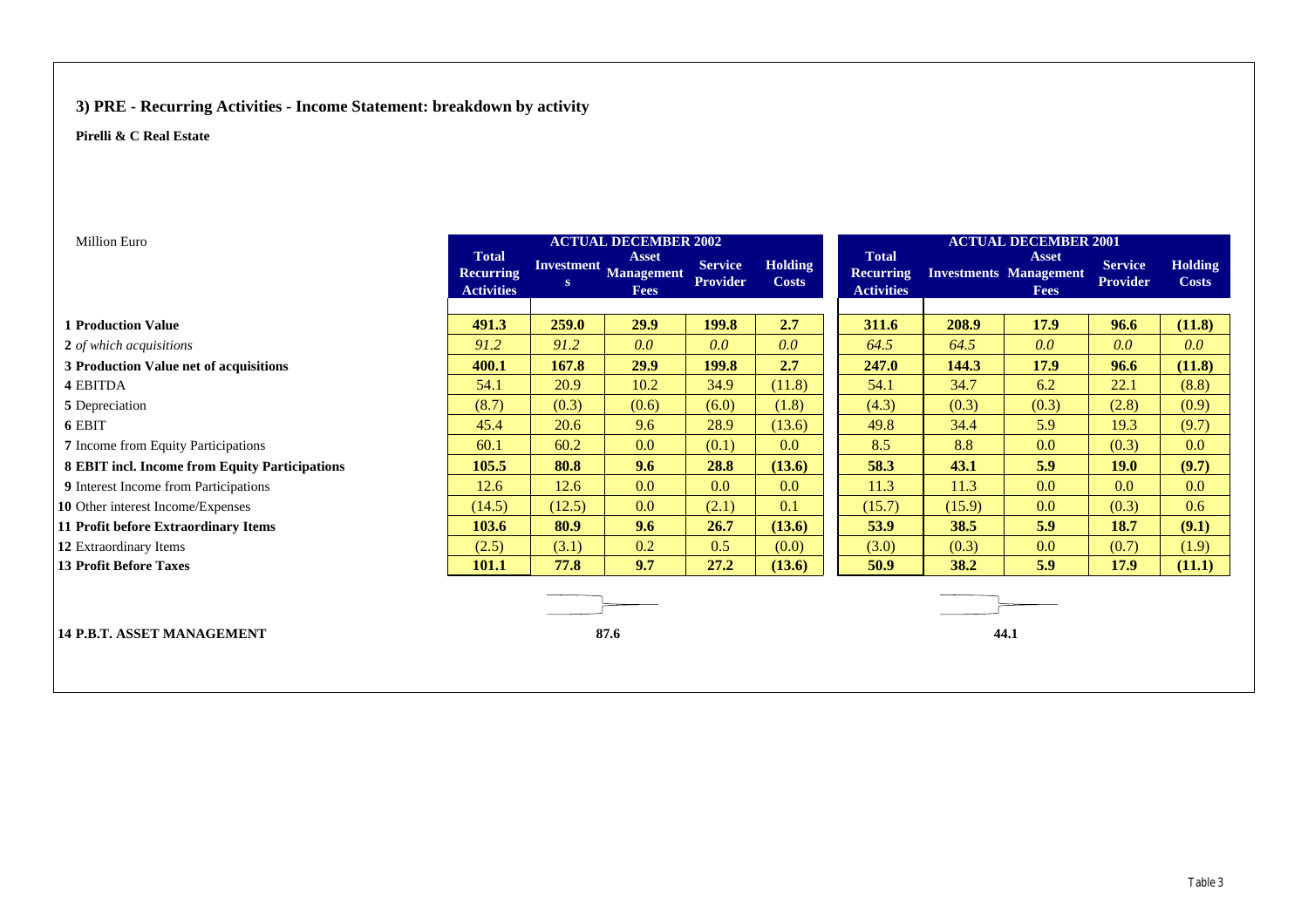#### **4) PRE - Recurring Activity - Income Statement Asset Management**

**Pirelli & C Real Estate**

| Million Euro                                   | <b>ACTUAL DECEMBER 2002</b>               |                                                                                      |                                 |                        |                                 |                    |                                 |                                            |                                 |
|------------------------------------------------|-------------------------------------------|--------------------------------------------------------------------------------------|---------------------------------|------------------------|---------------------------------|--------------------|---------------------------------|--------------------------------------------|---------------------------------|
|                                                | <b>Total Recurring</b><br><b>Activity</b> | <b>A.M. RESIDENTIAL</b>                                                              |                                 | <b>A.M. COMMERCIAL</b> |                                 | A.M. LAND          |                                 | <b>A.M. NON PERFORMING</b><br><b>LOANS</b> |                                 |
|                                                |                                           | <b>Investments</b>                                                                   | Asset<br><b>Management Fees</b> | <b>Investments</b>     | <b>Asset Management</b><br>Fees | <b>Investments</b> | Asset<br><b>Management Fees</b> | <b>Investments</b>                         | <b>Asset Management</b><br>Fees |
| <b>1 Production Value</b>                      | 288.9                                     | 67.6                                                                                 | 9.4                             | 135.0                  | 17.5                            | 56.3               | 2.1                             | 0.0                                        | 1.0                             |
| 2 of which acquisitions                        | 91.2                                      | 39.1                                                                                 | 0.0                             | 51.3                   | 0.0                             | 0.9                | 0.0                             | 0.0                                        | 0.0                             |
| 3 Production Value net of acquisitions         | 197.7                                     | 28.6                                                                                 | 9.4                             | 83.7                   | 17.5                            | 55.5               | 2.1                             | 0.0 <sub>1</sub>                           | 1.0                             |
| <b>4 EBITDA</b>                                | 31.1                                      | 4.4                                                                                  | 3.5                             | 0.6                    | 6.7                             | 15.9               | 0.1                             | (0.0)                                      | (0.2)                           |
| 5 Depreciation                                 | (0.9)                                     | (0.1)                                                                                | (0.1)                           | (0.2)                  | (0.3)                           | (0.0)              | (0.1)                           | 0.0                                        | (0.0)                           |
| 6 EBIT                                         | 30.2                                      | 4.3                                                                                  | 3.4                             | 0.4                    | 6.4                             | 15.9               | (0.1)                           | (0.0)                                      | (0.2)                           |
| 7 Income from Equity Participations            | 60.2                                      | 13.1                                                                                 | 0.0                             | 45.3                   | 0.0                             | (0.4)              | 0.0                             | 2.1                                        | 0.0                             |
| 8 EBIT incl. Income from Equity Participations | 90.4                                      | 17.4                                                                                 | 3.4                             | 45.8                   | 6.4                             | 15.5               | (0.1)                           | 2.1                                        | (0.2)                           |
| 9 Interest Income from Participations          | 12.6                                      | 8.0                                                                                  | 0.0                             | 4.3                    | 0.0                             | 0.2                | 0.0                             | 0.2                                        | 0.0                             |
| 10 Other interest Income/Expenses              | (12.5)                                    | (4.8)                                                                                | 0.0                             | (5.4)                  | 0.0                             | (2.3)              | 0.0                             | 0.0                                        | 0.0                             |
| 11 Profit before Extraordinary Items           | 90.5                                      | 20.5                                                                                 | 3.4                             | 44.6                   | 6.4                             | 13.4               | (0.1)                           | 2.3                                        | (0.2)                           |
| 12 Extraordinary Items                         | (2.9)                                     | (1.0)                                                                                | 0.2                             | (2.0)                  | 0.0                             | (0.1)              | 0.0                             | 0.0                                        | 0.0                             |
| <b>13 Profit Before Taxes</b>                  | 87.6                                      | 19.5                                                                                 | 3.6                             | 42.7                   | 6.4                             | 13.3               | (0.1)                           | 2.3                                        | (0.2)                           |
|                                                | <b>Total Recurring</b>                    | <b>ACTUAL DECEMBER 2001</b><br><b>A.M. NON PERFORMING</b><br><b>A.M. RESIDENTIAL</b> |                                 |                        |                                 |                    |                                 |                                            |                                 |
|                                                | <b>Activity</b>                           |                                                                                      |                                 |                        | <b>A.M. COMMERCIAL</b>          |                    | A.M. LAND                       |                                            | <b>LOANS</b>                    |

|                                                |        | <b>Investments</b> | Asset<br><b>Management Fees</b> | <b>Investments</b> | <b>Asset Management</b><br><b>Fees</b> | <b>Investments</b> | Asset<br><b>Management Fees</b> | <b>Investments</b> | <b>Asset Management</b><br><b>Fees</b> |
|------------------------------------------------|--------|--------------------|---------------------------------|--------------------|----------------------------------------|--------------------|---------------------------------|--------------------|----------------------------------------|
|                                                |        |                    |                                 |                    |                                        |                    |                                 |                    |                                        |
| 1 Production Value                             | 226.8  | 66.0               | 5.5                             | 93.0               | 11.3                                   | 49.8               | 1.1                             | 0.0                | 0.0                                    |
| 2 of which acquisitions                        | 64.5   | 31.4               | 0.0                             | <b>27.0</b>        | 0.0                                    | 6.1                | 0.0                             | 0.0                | 0.0                                    |
| 3 Production Value net of acquisitions         | 162.3  | 34.6               | 5.5                             | 66.0               | 11.3                                   | 43.7               | 1.1                             | 0.0 <sub>1</sub>   | 0.0                                    |
| <b>4 EBITDA</b>                                | 40.9   | 13.7               | 2.0                             | 11.0               | 4.2                                    | 10.0               | (0.1)                           | 0.0                | 0.0                                    |
| 5 Depreciation                                 | (0.7)  | (0.1)              | (0.1)                           | (0.2)              | (0.2)                                  | (0.1)              | (0.0)                           | 0.0                | 0.0                                    |
| 6 EBIT                                         | 40.2   | 13.7               | 1.9                             | 10.8               | 4.0                                    | 9.9                | (0.1)                           | 0.0                | 0.0                                    |
| 7 Income from Equity Participations            | 8.8    | 0.9                | 0.0                             | 7.9                | 0.0                                    | 0.0 <sub>1</sub>   | 0.0                             | 0.0                | 0.0                                    |
| 8 EBIT incl. Income from Equity Participations | 49.0   | 14.6               | 1.9 <sup>2</sup>                | 18.7               | 4.0                                    | 9.9                | (0.1)                           | 0.0 <sub>1</sub>   | 0.0                                    |
| 9 Interest Income from Participations          | 11.3   | 7.7                | 0.0                             | 3.6                | 0.0                                    | 0.0                | 0.0                             | 0.0                | 0.0                                    |
| 10 Other interest Income/Expenses              | (15.9) | (7.9)              | 0.0                             | (6.5)              | 0.0                                    | (1.5)              | 0.0                             | 0.0                | 0.0                                    |
| 11 Profit before Extraordinary Items           | 44.4   | 14.4               | 1.9                             | 15.7               | 4.0                                    | 8.4                | (0.1)                           | 0.0                | 0.0                                    |
| 12 Extraordinary Items                         | (0.3)  | 0.4                | 0.0                             | (0.7)              | 0.0                                    | 0.0                | 0.0 <sub>1</sub>                | 0.0                | 0.0                                    |
| 13 Profit Before Taxes                         | 44.1   | 14.8               | 1.9 <sup>2</sup>                | 15.0               | 4.0                                    | 8.4                | (0.1)                           | 0.0                | 0.0                                    |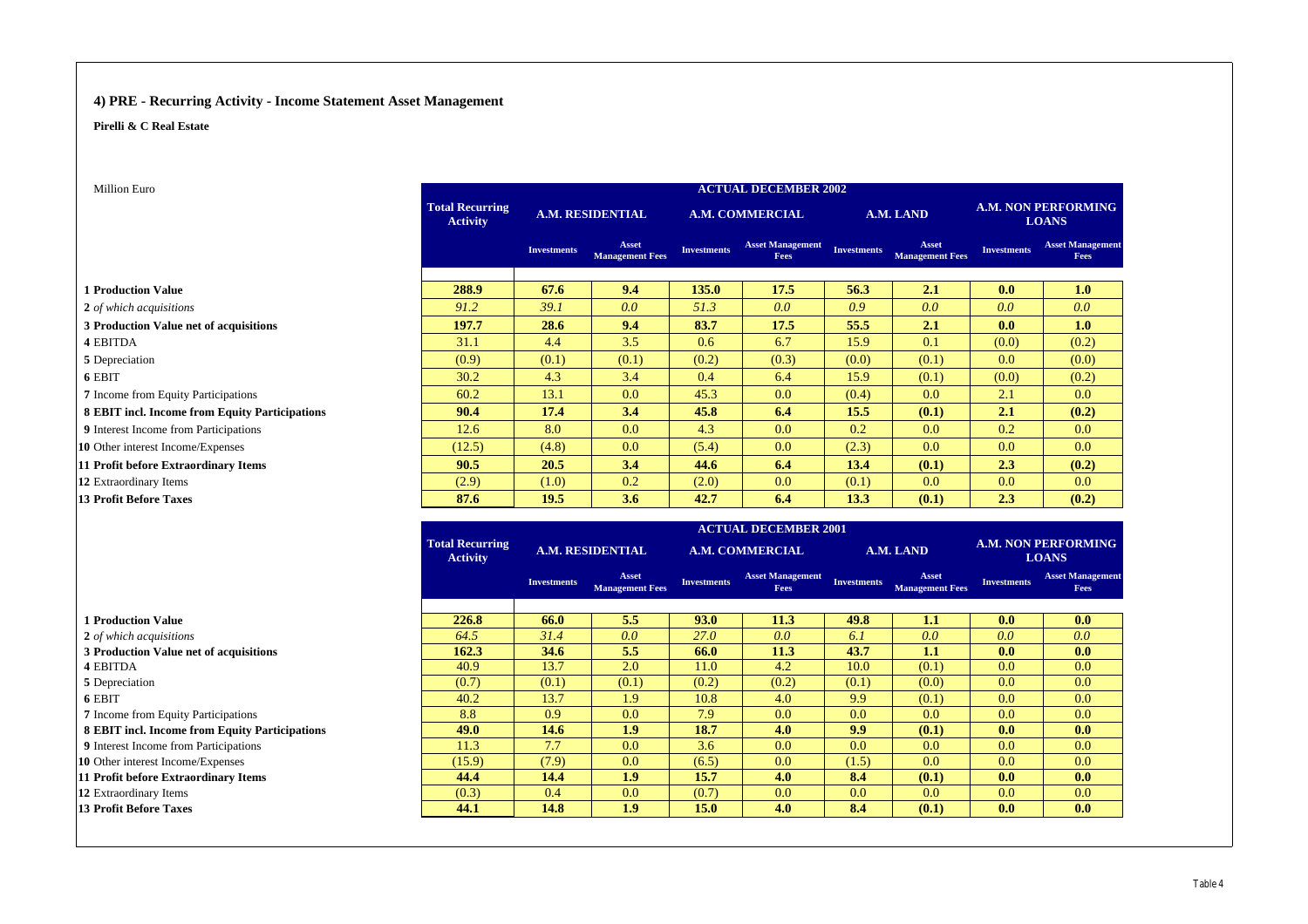#### **5) PRE - Recurring Activity - Income Statement Service Provider**

| Million Euro                                   |                                                     | <b>SERVICE PROVIDER - ACTUAL DECEMBER 2002</b> |                                                  |                           |       |       | <b>SERVICE PROVIDER - ACTUAL DECEMBER 2001</b> |                                              |                  |                        |                                                |                  |       |                                   |
|------------------------------------------------|-----------------------------------------------------|------------------------------------------------|--------------------------------------------------|---------------------------|-------|-------|------------------------------------------------|----------------------------------------------|------------------|------------------------|------------------------------------------------|------------------|-------|-----------------------------------|
|                                                | <b>Total</b><br><b>Recurring</b><br><b>Activity</b> |                                                | RESIDENTI COMMERCI<br><b>AL AGENCY AL AGENCY</b> | PROPERTY PROJECT FACILITY |       |       | <b>CREDIT</b><br><b>SERVICING</b>              | <b>Total</b><br>Recurring<br><b>Activity</b> |                  | <b>LAGENCY LAGENCY</b> | RESIDENTIA COMMERCIA PROPERTY PROJECT FACILITY |                  |       | <b>CREDIT</b><br><b>SERVICING</b> |
| <b>1 Production Value</b>                      | 199.8                                               | 31.4                                           | 27.2                                             | 55.5                      | 22.0  | 59.3  | 4.4                                            | 96.6                                         | 19.8             | 16.9                   | 22.7                                           | 18.3             | 18.8  | 0.0                               |
| 2 of which acquisitions                        |                                                     |                                                |                                                  |                           |       |       |                                                |                                              |                  |                        |                                                |                  |       |                                   |
| 3 Production Value net of acquisitions         | 199.8                                               | 31.4                                           | 27.2                                             | 55.5                      | 22.0  | 59.3  | 4.4                                            | 96.6                                         | 19.8             | 16.9                   | 22.7                                           | 18.3             | 18.8  | 0.0                               |
| 4 EBITDA                                       | 34.9                                                | 9.3                                            | 10.6                                             | 5.3                       | 4.1   | 4.1   | 1.4                                            | 22.1                                         | 6.7              | 8.1                    | 2.2                                            | 3.5              | 1.5   | 0.0                               |
| 5 Depreciation                                 | (6.0)                                               | (1.2)                                          | (0.8)                                            | (2.5)                     | (0.7) | (0.6) | (0.1)                                          | (2.8)                                        | (1.0)            | (0.4)                  | (1.0)                                          | (0.3)            | (0.1) | 0.0                               |
| 6 EBIT                                         | 28.9                                                | 8.2                                            | 9.8                                              | 2.8                       | 3.4   | 3.4   | 1.3                                            | 19.3                                         | 5.8              | 7.7                    | 1.2                                            | 3.2              | 1.4   | 0.0                               |
| 7 Income from Equity Participations            | (0.1)                                               | 0.0 <sub>1</sub>                               | 0.0                                              | 0.0                       | 0.0   | (0.1) | 0.0                                            | (0.3)                                        | 0.0 <sub>1</sub> | 0.0                    | 0.0                                            | 0.0 <sub>1</sub> | (0.3) | 0.0                               |
| 8 EBIT incl. Income from Equity Participations | 28.8                                                | 8.2                                            | 9.8                                              | 2.8                       | 3.4   | 3.3   | 1.3                                            | 19.0                                         | 5.8              | 7.7                    | 1.2                                            | 3.2              | 1.1   | 0.0                               |
| 9 Interest Income from Participations          | 0.0                                                 | 0.0                                            | 0.0                                              | 0.0                       | 0.0   | 0.0   | 0.0                                            | 0.0                                          | 0.0 <sub>1</sub> | 0.0                    | 0.0                                            | 0.0              | 0.0   | 0.0                               |
| 10 Other interest Income/Expenses              | (2.1)                                               | (0.5)                                          | (0.5)                                            | (0.3)                     | (0.1) | (0.7) | (0.0)                                          | (0.3)                                        | (0.1)            | (0.2)                  | 0.2                                            | (0.1)            | (0.2) | 0.0                               |
| 11 Profit before Extraordinary Items           | 26.7                                                | 7.6                                            | 9.3                                              | 2.5                       | 3.3   | 2.6   | 1.3                                            | 18.7                                         | 5.7              | 7.6                    | 1.4                                            | 3.0              | 0.9   | 0.0                               |
| 12 Extraordinary Items                         | 0.5                                                 | 0.2                                            | 0.0                                              | 0.2                       | (0.0) | 0.1   | 0.0                                            | (0.7)                                        | (0.8)            | 0.0                    | 0.1                                            | (0.1)            | 0.0   | 0.0                               |
| <b>13 Profit Before Taxes</b>                  | 27.2                                                | 7.8                                            | 9.3                                              | 2.7                       | 3.3   | 2.8   | 1.3                                            | 17.9                                         | 4.9              | 7.6                    | 1.5                                            | 3.0              | 0.9   | 0.0                               |
| <b>14 ROS</b>                                  | 14%                                                 | 26%                                            | 36%                                              | 5%                        | 16%   | 6%    | 29%                                            | 20%                                          | 29%              | 46%                    | 5%                                             | 17%              | 7%    | $0\%$                             |
|                                                |                                                     |                                                |                                                  |                           |       |       |                                                |                                              |                  |                        |                                                |                  |       |                                   |
|                                                |                                                     |                                                |                                                  |                           |       |       |                                                |                                              |                  |                        |                                                |                  |       |                                   |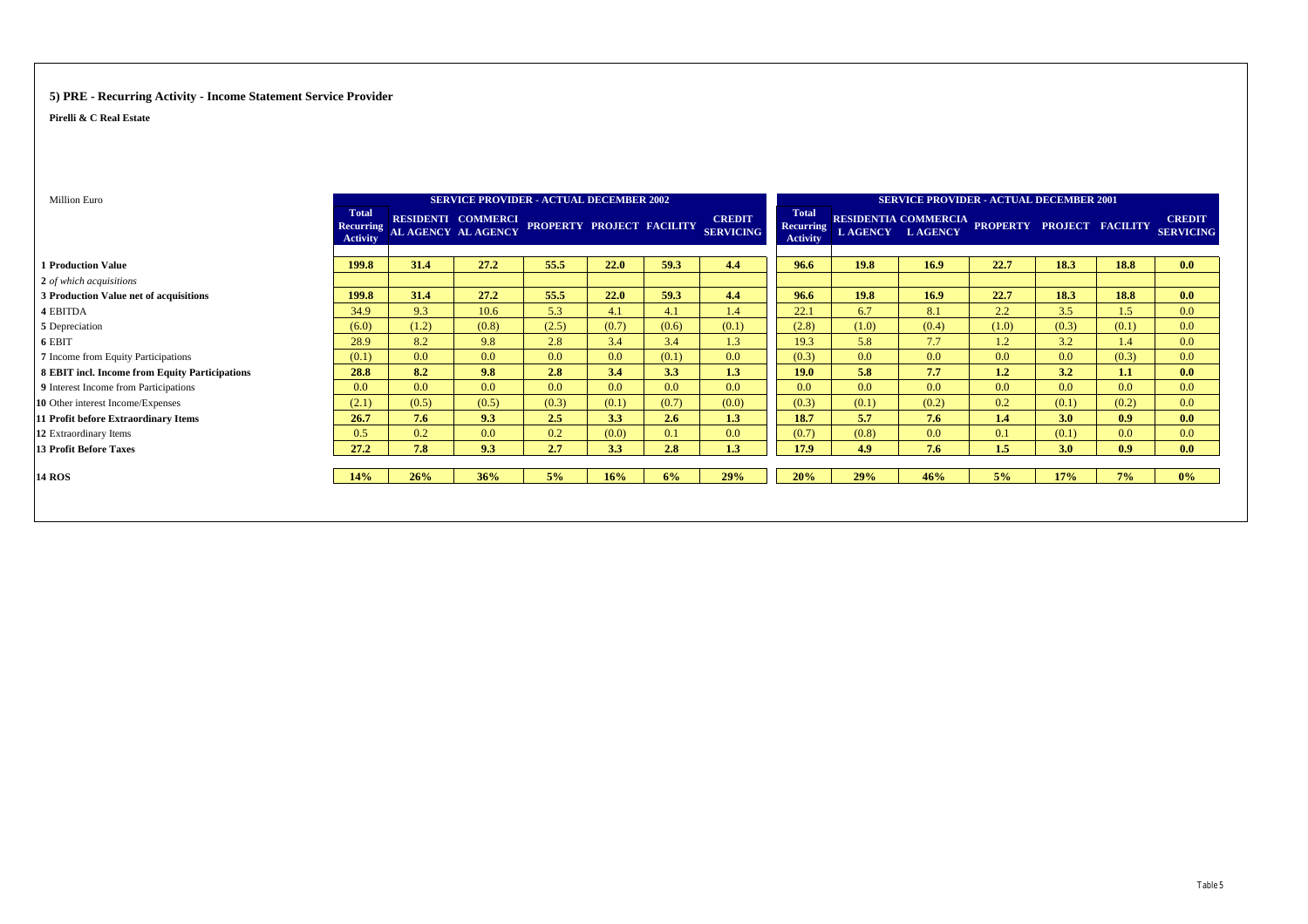# **6) PRE - Recurring Activity - Aggregate Income Statement (100%)**

### **Pirelli & C Real Estate**

| Million Euro                                   | <b>ACTUAL</b><br><b>DECEMBER 2002</b>               | $\ast$                                  | $\ast$                                  |                                    |                         |                      | <b>ACTUAL</b><br><b>DECEMBER 2001</b>               |
|------------------------------------------------|-----------------------------------------------------|-----------------------------------------|-----------------------------------------|------------------------------------|-------------------------|----------------------|-----------------------------------------------------|
|                                                | <b>TOTAL</b><br><b>RECURRING</b><br><b>ACTIVITY</b> | <b>Consolidated</b><br><b>Companies</b> | <b>Participated</b><br><b>Companies</b> | Asset<br><b>Management</b><br>Fees | <b>Service Provider</b> | <b>Holding Costs</b> | <b>TOTAL</b><br><b>RECURRING</b><br><b>ACTIVITY</b> |
| 1 Production Value (detail Table 6 bis)        | 6,018.6                                             | 259.0                                   | 5,527.3                                 | 29.9                               | 199.8                   | 2.7                  | 777.5                                               |
| 2 of which acquisitions                        | 4,721.5                                             | 91.2                                    | 4,630.3                                 | 0.0                                | 0.0                     | 0.0                  | 185.2                                               |
| 3 Production Value net of acquisitions         | 1,297.1                                             | 167.8                                   | 896.9                                   | 29.9                               | 199.8                   | 2.7                  | 592.3                                               |
| 4 EBITDA                                       | 611.1                                               | 20.9                                    | 557.0                                   | 10.2                               | 34.9                    | (11.8)               | 245.0                                               |
| 5 Depreciation                                 | (29.8)                                              | (0.3)                                   | (21.1)                                  | (0.6)                              | (6.0)                   | (1.8)                | (13.8)                                              |
| 6 EBIT                                         | 581.3                                               | 20.6                                    | 535.9                                   | 9.6                                | 28.9                    | (13.6)               | 231.3                                               |
| 7 Income from Equity Participations            | 0.0                                                 | 0.0                                     | 0.0                                     | 0.0                                | 0.0                     | 0.0                  | 0.0                                                 |
| 8 EBIT incl. Income from Equity Participations | 581.3                                               | 20.6                                    | 535.9                                   | 9.6                                | 28.9                    | (13.6)               | 231.3                                               |
| 9 Interest Income from Participations          | (24.1)                                              | 12.6                                    | (36.8)                                  | 0.0                                | 0.0                     | 0.0                  | (24.4)                                              |
| 10 Other interest Income/Expenses              | (189.2)                                             | (12.5)                                  | (174.7)                                 | 0.0                                | (2.1)                   | 0.1                  | (144.7)                                             |
| 11 Profit before Extraordinary Items           | 368.0                                               | 20.8                                    | 324.5                                   | 9.6                                | 26.8                    | (13.6)               | 62.2                                                |
| 12 Extraordinary Items                         | 12.9                                                | (3.1)                                   | 15.3                                    | 0.2                                | 0.5                     | (0.0)                | 29.4                                                |
| <b>13 Profit Before Taxes</b>                  | 380.8                                               | 17.6                                    | 339.8                                   | 9.7                                | 27.3                    | (13.6)               | 91.6                                                |
|                                                |                                                     |                                         |                                         |                                    |                         |                      |                                                     |
| 14 Net Income 100%                             |                                                     |                                         | 223.0                                   |                                    |                         |                      |                                                     |
| 15 Income from Equity Participations           |                                                     |                                         | 60.1                                    |                                    |                         |                      |                                                     |
|                                                |                                                     |                                         |                                         |                                    |                         |                      |                                                     |
| (*) RECONCILIATION PBT WITH CONSOLIDATED       |                                                     |                                         |                                         |                                    |                         |                      |                                                     |
| 16 ΡΒΤ ΤΩΤΛΙ ΡΡΩΩΠΩΤΛ                          | 380 R                                               |                                         |                                         |                                    |                         |                      |                                                     |

| <b>16 PBT TOTAL PROOUOTA</b>                    | 380.8   |
|-------------------------------------------------|---------|
| <b>17 PBT Participated Companies (100%)</b>     | (339.8) |
| <b>18</b> Net Income from Equity Participations | 60.1    |
| <b>19 Consolidated</b>                          | 101.1   |

**\* breakdown between A.M. Business Units at Table 7**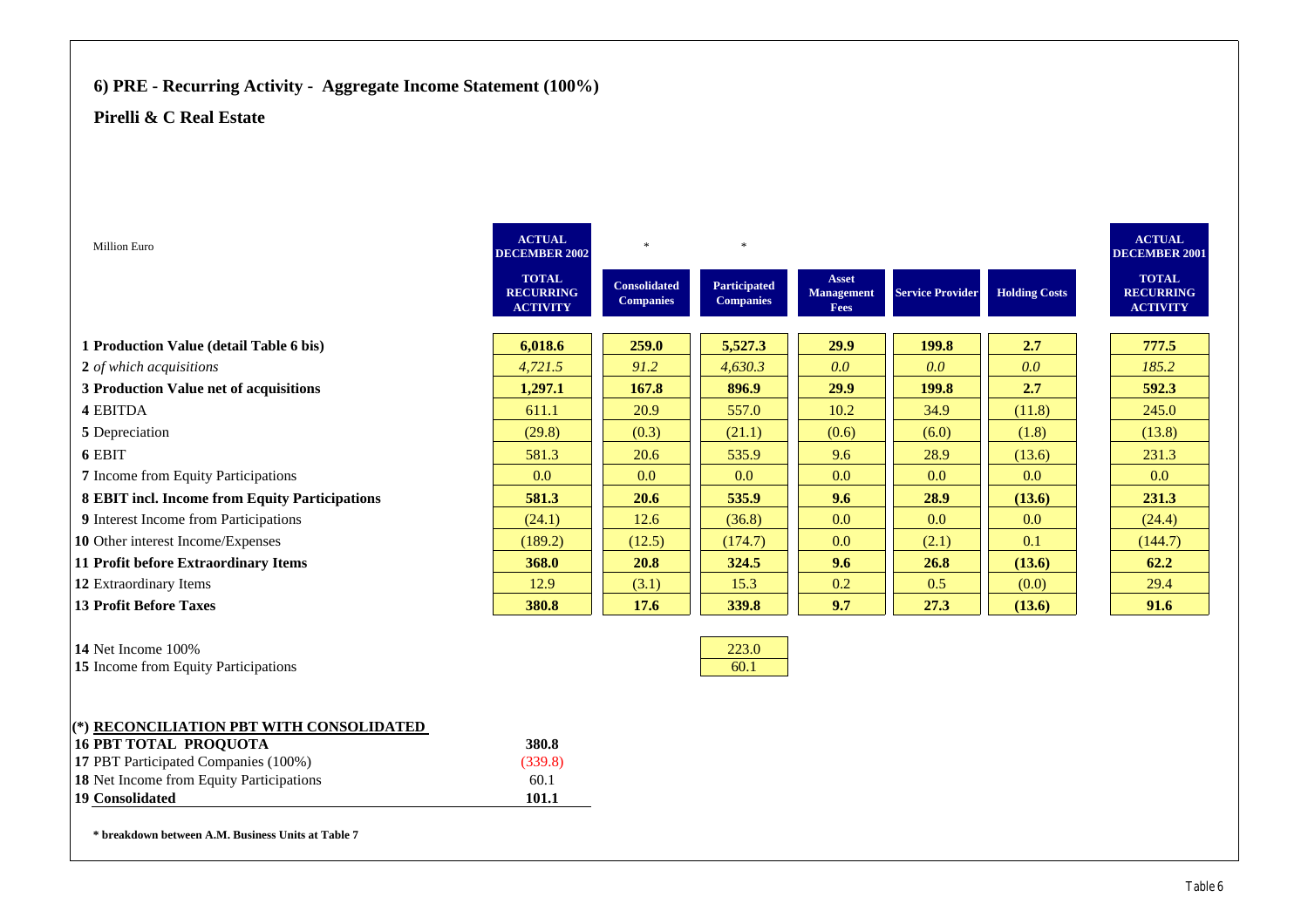## **6 bis) PRE - Aggregate Breakdown Production Value (100%)**

| <b>Million Euro</b>                 | <b>TOTAL</b><br><b>AGGREGATE</b><br><b>PRODUCTION</b><br><b>VALUE 2002</b> | <b>CONSOLIDATE</b><br><b>D COMPANIES</b> | <b>PARTICIPATED</b><br><b>COMPANIES</b> | <b>ASSET</b><br><b>MANAGEMENT</b><br><b>FEES</b> | <b>SERVICE</b><br><b>PROVIDER</b> | <b>HOLDING</b><br><b>COSTS</b> | <b>TOTAL</b><br><b>AGGREGATE</b><br><b>PRODUCTION</b><br><b>VALUE 2001</b> |
|-------------------------------------|----------------------------------------------------------------------------|------------------------------------------|-----------------------------------------|--------------------------------------------------|-----------------------------------|--------------------------------|----------------------------------------------------------------------------|
| 1 Sales                             | 1,031.9                                                                    | 221.8                                    | 810.2                                   | 0.0                                              | 0.0                               | 0.0                            | 726.2                                                                      |
| 2 Rental Income                     | 228.5                                                                      | 2.7                                      | 225.8                                   | 0.0                                              | 0.0                               | 0.0                            | 157.1                                                                      |
| 3 Fees                              | 29.9                                                                       | 0.0                                      | 0.0                                     | 29.9                                             | 0.0                               | 0.0                            | 17.9                                                                       |
| 4 Other revenues                    | 271.2                                                                      | 8.3                                      | 60.4                                    | 0.0                                              | 199.8                             | 2.7                            | 124.6                                                                      |
| <b>5 TOTAL REVENUES</b>             | 1,561.6                                                                    | 232.8                                    | 1,096.4                                 | 29.9                                             | <b>199.8</b>                      | 2.7                            | 1,025.8                                                                    |
| <b>6</b> Cost of Goods Sold         | (758.9)                                                                    | (183.4)                                  | (575.5)                                 | 0.0                                              | 0.0                               | 0.0                            | (564.3)                                                                    |
| 7 Acquisitions                      | 4,721.5                                                                    | 91.2                                     | 4,630.3                                 | 0.0                                              | 0.0                               | 0.0                            | 185.2                                                                      |
| 8 Other Capitalized Costs           | 211.5                                                                      | 113.2                                    | 98.3                                    | 0.0                                              | 0.0                               | 0.0                            | 125.6                                                                      |
| 9 Capitalized Interest Expense      | 16.7                                                                       | 3.9                                      | 12.8                                    | 0.0                                              | 0.0                               | 0.0                            | 4.0                                                                        |
| 10 Revaluation Margin               | 266.3                                                                      | 1.4                                      | 264.9                                   | 0.0                                              | 0.0                               | 0.0                            | 1.3                                                                        |
| <b>11 CHANGES IN INVENTORY</b>      | 4,457.1                                                                    | 26.2                                     | 4,430.9                                 | 0.0                                              | 0.0                               | 0.0                            | (248.3)                                                                    |
| <b>12 PRODUCTION VALUE</b>          | 6,018.6                                                                    | 259.0                                    | 5,527.3                                 | 29.9                                             | 199.8                             | 2.7                            | 777.5                                                                      |
|                                     |                                                                            |                                          |                                         |                                                  |                                   |                                |                                                                            |
| 13 Gross Capital Gains              | 273.0                                                                      | 38.3                                     | 234.7                                   |                                                  |                                   |                                | 161.9                                                                      |
| 14 Pirelli & C. Real Estate's Share | 114.0                                                                      | 38.3                                     | 75.7                                    |                                                  |                                   |                                | 78.2                                                                       |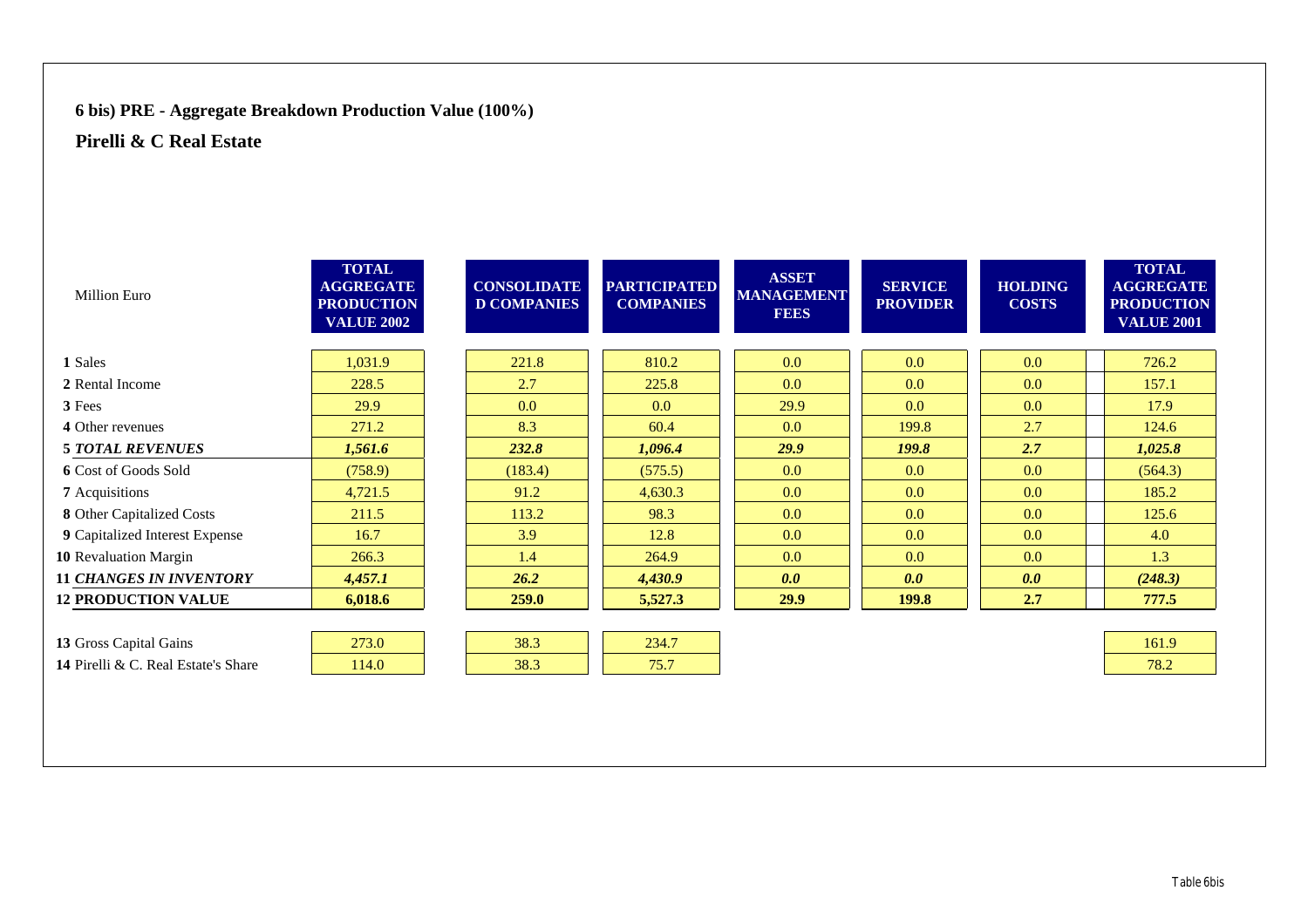#### **7) PRE - Recurring Activity - Aggregate Income Statement (100%) - Capital Investments**

#### **Pirelli & C Real Estate**

Million Euro

|                                                | <b>Consolidated</b><br><b>Companies</b> | A.M.<br><b>RESIDENTIAL</b> | A.M.<br><b>COMMERCIAL</b> | A.M. LAND | A.M. NPL         |
|------------------------------------------------|-----------------------------------------|----------------------------|---------------------------|-----------|------------------|
|                                                |                                         |                            |                           |           |                  |
| 1 Production Value (detail Table 7 bis)        | 259.0                                   | 67.6                       | 135.0                     | 56.3      | 0.0              |
| 2 of which acquisitions                        | 91.2                                    | 39.1                       | 51.3                      | 0.9       | 0.0 <sub>1</sub> |
| 3 Production Value net of acquisitions         | 167.8                                   | 28.6                       | 83.7                      | 55.5      | 0.0              |
| 4 EBITDA                                       | 20.9                                    | 4.4                        | 0.6                       | 15.9      | (0.0)            |
| 5 Depreciation                                 | (0.3)                                   | (0.1)                      | (0.2)                     | (0.0)     | 0.0              |
| 6 EBIT                                         | 20.6                                    | 4.3                        | 0.4                       | 15.9      | (0.0)            |
| <b>7</b> Income from Equity Participations     | 0.0 <sub>1</sub>                        | 0.0 <sub>1</sub>           | 0.0                       | 0.0       | 0.0              |
| 8 EBIT incl. Income from Equity Participations | 20.6                                    | 4.3                        | 0.4                       | 15.9      | (0.0)            |
| <b>9</b> Interest Income from Participations   | 12.6                                    | 8.0                        | 4.3                       | 0.2       | 0.2              |
| 10 Other interest Income/Expenses              | (12.5)                                  | (4.8)                      | (5.4)                     | (2.3)     | 0.0              |
| 11 Profit before Extraordinary Items           | <b>20.8</b>                             | 7.4                        | (0.7)                     | 13.8      | 0.2              |
| 12 Extraordinary Items                         | (3.1)                                   | (1.0)                      | (2.0)                     | (0.1)     | 0.0              |
| <b>13 Profit Before Taxes</b>                  | 17.6                                    | 6.4                        | (2.7)                     | 13.7      | 0.2              |

|                                                | <b>Participated</b><br><b>Companies</b> | A.M.<br><b>RESIDENTIAL</b> | A.M.<br><b>COMMERCIAL</b> | A.M. LAND        | A.M. NPL         |
|------------------------------------------------|-----------------------------------------|----------------------------|---------------------------|------------------|------------------|
|                                                |                                         |                            |                           |                  |                  |
| 1 Production Value (detail Table 7 bis)        | 5,527.3                                 | 1,155.6                    | 4,078.8                   | 265.8            | <b>17.0</b>      |
| 2 of which acquisitions                        | 4.630.3                                 | 909.0                      | 3.462.4                   | 259.0            | 0.0 <sub>1</sub> |
| 3 Production Value net of acquisitions         | 896.9                                   | 246.7                      | 616.3                     | 6.8              | <b>17.0</b>      |
| 4 EBITDA                                       | 557.0                                   | 152.3                      | 397.0                     | 1.5              | 6.0              |
| 5 Depreciation                                 | (21.1)                                  | (6.7)                      | (13.8)                    | (0.0)            | (0.0)            |
| 6 EBIT                                         | 535.9                                   | 145.6                      | 383.2                     | 1.5              | 6.0              |
| <b>7</b> Income from Equity Participations     | 0.0                                     | 0.0                        | 0.0                       | 0.0              | 0.0              |
| 8 EBIT incl. Income from Equity Participations | 535.9                                   | 145.6                      | 383.2                     | 1.5              | 6.0              |
| <b>9</b> Interest Income from Participations   | (36.8)                                  | (20.8)                     | (15.1)                    | (0.6)            | (0.2)            |
| <b>10</b> Other interest Income/Expenses       | (174.7)                                 | (48.1)                     | (123.5)                   | (2.1)            | (0.9)            |
| 11 Profit before Extraordinary Items           | 324.5                                   | 76.6                       | 244.5                     | (1.2)            | 4.9              |
| 12 Extraordinary Items                         | 15.3                                    | (2.2)                      | 14.4                      | 0.0 <sub>1</sub> | 3.2              |
| <b>13 Profit Before Taxes</b>                  | 339.8                                   | 74.4                       | 258.9                     | (1.2)            | 8.1              |

| 1 Production Value (detail Table 7 bis)      |
|----------------------------------------------|
| 2 of which acquisitions                      |
| 3 Production Value net of acquisitions       |
| <b>4 EBITDA</b>                              |
| 5 Depreciation                               |
| 6 EBIT                                       |
| <b>7</b> Income from Equity Participations   |
| 8 EBIT incl. Income from Equity Particip     |
| <b>9</b> Interest Income from Participations |
| <b>10</b> Other interest Income/Expenses     |
| 11 Profit before Extraordinary Items         |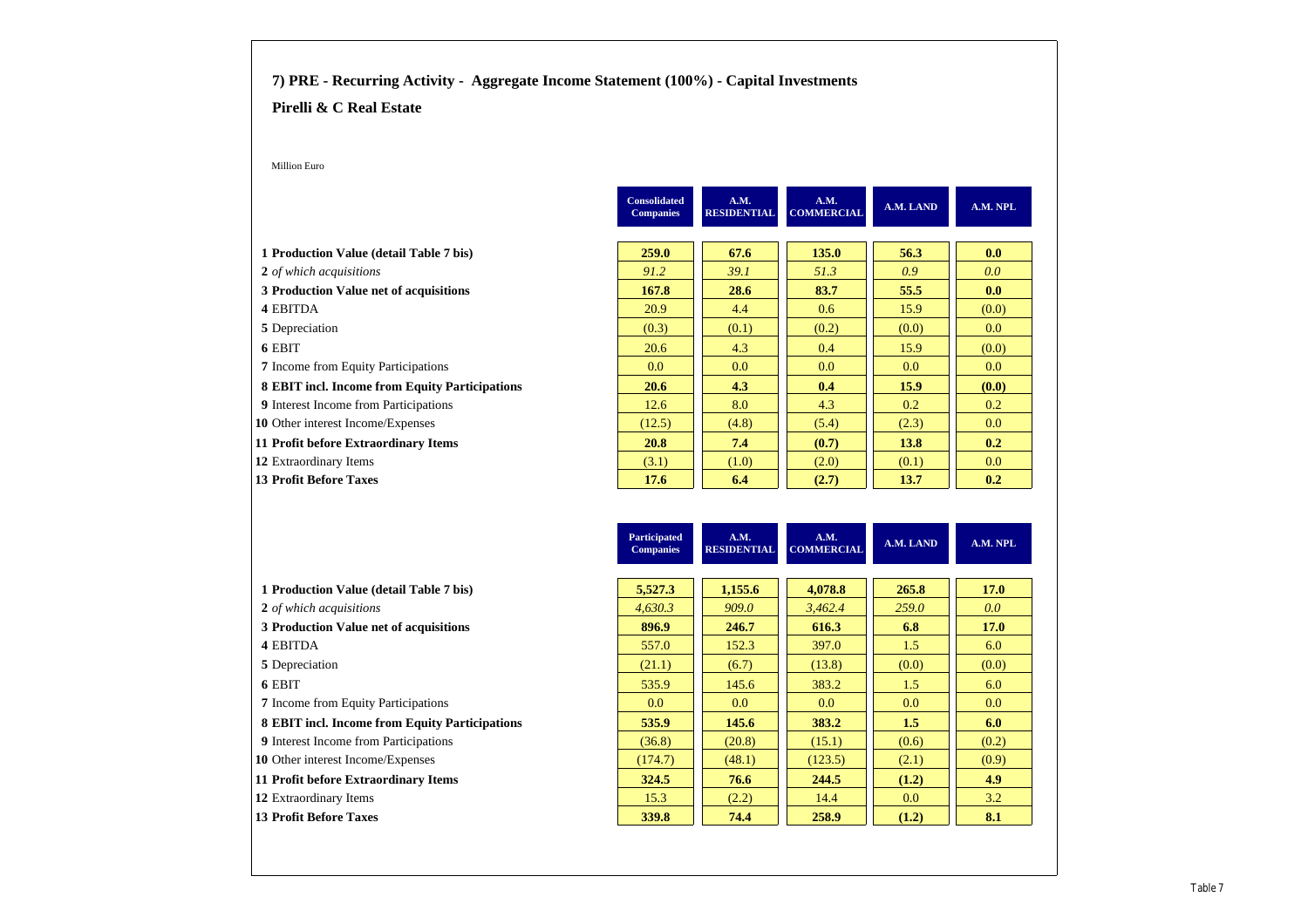| 7 bis) PRE - Managed Activites 100% - Capital Investments |                                          |                                |                           |           |          |
|-----------------------------------------------------------|------------------------------------------|--------------------------------|---------------------------|-----------|----------|
| Pirelli & C Real Estate                                   |                                          |                                |                           |           |          |
|                                                           |                                          |                                |                           |           |          |
| Million Euro                                              | <b>CONSOLIDATE</b><br><b>D COMPANIES</b> | A.M.<br><b>RESIDENTIA</b><br>L | A.M.<br><b>COMMERCIAL</b> | A.M. LAND | A.M. NPL |
| 1 Sales                                                   | 221.8                                    | 30.7                           | 123.3                     | 67.8      | 0.0      |
| 2 Rental Income                                           | 2.7                                      | 2.6                            | 0.0                       | 0.1       | 0.0      |
| 3 Fees                                                    | 0.0                                      | 0.0                            | 0.0                       | 0.0       | 0.0      |
| 4 Other revenues                                          | 8.3                                      | 1.8                            | 6.5                       | 0.0       | 0.0      |
| <b>5 TOTAL REVENUES</b>                                   | 232.8                                    | 35.0                           | 129.8                     | 67.9      | 0.0      |
| 6 Cost of Goods Sold                                      | (183.4)                                  | (25.6)                         | (119.4)                   | (38.4)    | 0.0      |
| 7 Acquisitions                                            | 91.2                                     | 39.1                           | 51.3                      | 0.9       | 0.0      |
| 8 Other Capitalized Costs                                 | 113.2                                    | 16.7                           | 65.6                      | 30.8      | 0.0      |
| 9 Capitalized Interest Expense                            | 3.9                                      | 0.0                            | 3.5                       | 0.4       | 0.0      |
| 10 Revaluation Margin                                     | 1.4                                      | 2.4                            | 4.2                       | (5.3)     | 0.0      |
| <b>11 CHANGES IN INVENTORY</b>                            | 26.2                                     | 32.6                           | 5.2                       | (11.6)    | 0.0      |
| <b>12 PRODUCTION VALUE</b>                                | 259.0                                    | 67.6                           | 135.0                     | 56.3      | 0.0      |
|                                                           |                                          |                                |                           |           |          |
| 13 Gross Capital Gains                                    | 38.3                                     | 5.1                            | 3.9                       | 29.4      | 0.0      |
| 14 Pirelli & C. Real Estate's Share                       | 38.3                                     | 5.1                            | 3.9                       | 29.4      |          |
| <b>Million Euro</b>                                       | <b>PARTICIPATE</b><br><b>D COMPANIES</b> | A.M.<br><b>RESIDENTIA</b><br>L | A.M.<br><b>COMMERCIAL</b> | A.M. LAND | A.M. NPL |
| 1 Sales                                                   | 810.2                                    | 554.9                          | 255.1                     | 0.1       | 0.0      |
| 2 Rental Income                                           | 225.8                                    | 48.8                           | 177.0                     | 0.0       | 0.0      |
| 3 Fees                                                    | 0.0                                      | 0.0                            | 0.0                       | 0.0       | 0.0      |
| 4 Other revenues                                          | 60.4                                     | 8.5                            | 24.7                      | 0.0       | 17.0     |
| <b>5 TOTAL REVENUES</b>                                   | 1,096.4                                  | 612.2                          | 456.9                     | 0.2       | 17.0     |
| 6 Cost of Goods Sold                                      | (575.5)                                  | (401.3)                        | (174.0)                   | (0.1)     | 0.0      |
| 7 Acquisitions                                            | 4.630.3                                  | 909.0                          | 3.462.4                   | 259.0     | 0.0      |
| 8 Other Capitalized Costs                                 | 98.3                                     | 29.3                           | 66.1                      | 2.9       | 0.0      |
| 9 Capitalized Interest Expense                            | 12.8                                     | 1.3                            | 9.6                       | 1.9       | 0.0      |
| 10 Revaluation Margin                                     | 264.9                                    | 5.1                            | 257.8                     | 2.0       | 0.0      |
| <b>11 CHANGES IN INVENTORY</b>                            | 4,430.9                                  | 543.4                          | 3,621.9                   | 265.6     | 0.0      |
| <b>12 PRODUCTION VALUE</b>                                | 5,527.3                                  | 1,155.6                        | 4.078.8                   | 265.8     | 17.0     |
|                                                           |                                          |                                |                           |           |          |
|                                                           |                                          |                                |                           |           |          |
| 13 Gross Capital Gains                                    | 234.7                                    | 153.6                          | 81.1                      | 0.0       | 0.0      |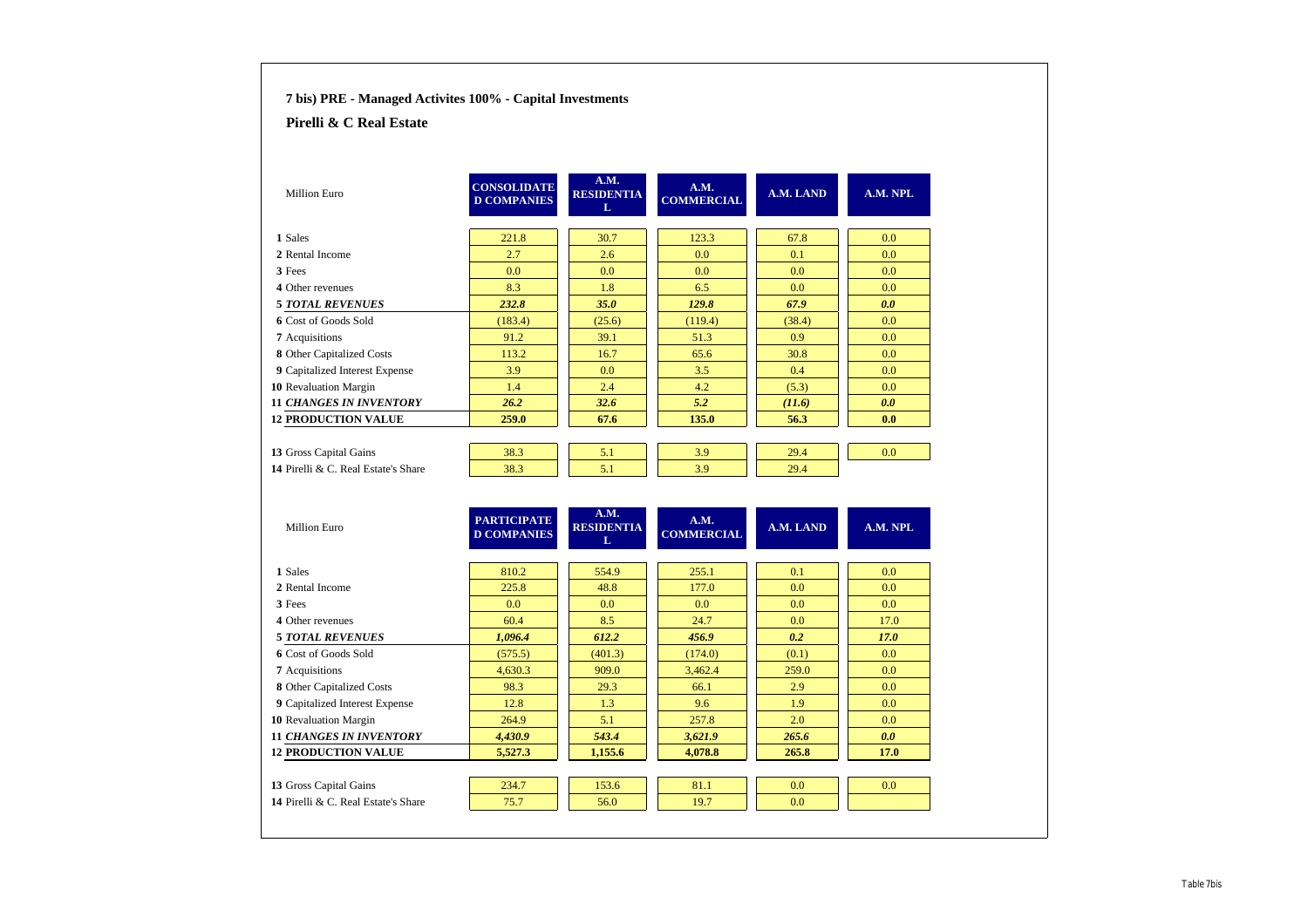#### **8) PRE - Recurring Activity - Income Statement PROQUOTA: breakdown by activity**

| Million Euro                                   |                                                       |         | <b>ACTUAL DECEMBER 2002</b>                          |                                   |                                |                                                       |        | <b>ACTUAL DECEMBER 2001</b>                                  |                                   |                                |
|------------------------------------------------|-------------------------------------------------------|---------|------------------------------------------------------|-----------------------------------|--------------------------------|-------------------------------------------------------|--------|--------------------------------------------------------------|-----------------------------------|--------------------------------|
|                                                | <b>Total</b><br><b>Recurring</b><br><b>Activities</b> | S       | <b>Asset</b><br>Investment Management<br><b>Fees</b> | <b>Service</b><br><b>Provider</b> | <b>Holding</b><br><b>Costs</b> | <b>Total</b><br><b>Recurring</b><br><b>Activities</b> |        | <b>Asset</b><br><b>Investments Management</b><br><b>Fees</b> | <b>Service</b><br><b>Provider</b> | <b>Holding</b><br><b>Costs</b> |
|                                                |                                                       |         |                                                      |                                   |                                |                                                       |        |                                                              |                                   |                                |
| 1 Production Value (detail Table 8 bis)        | 1,826.6                                               | 1,617.6 | 29.9                                                 | 203.6                             | (24.4)                         | 435.9                                                 | 329.5  | 17.9                                                         | 100.2                             | (11.8)                         |
| 2 of which acquisitions                        | 1,205.2                                               | 1,205.2 | 0.0                                                  | 0.0 <sub>1</sub>                  | 0.0                            | 108.3                                                 | 108.3  | 0.0 <sub>1</sub>                                             | 0.0                               | 0.0                            |
| 3 Production Value net of acquisitions         | 621.4                                                 | 412.4   | <b>29.9</b>                                          | 203.6                             | (24.4)                         | 327.6                                                 | 221.2  | <b>17.9</b>                                                  | 100.2                             | (11.8)                         |
| 4 EBITDA                                       | 207.9                                                 | 174.6   | 10.2                                                 | 34.9                              | (11.8)                         | 108.5                                                 | 89.4   | 6.2                                                          | 21.8                              | (8.8)                          |
| 5 Depreciation                                 | (14.2)                                                | (5.6)   | (0.6)                                                | (6.2)                             | (1.8)                          | (6.2)                                                 | (2.1)  | (0.3)                                                        | (2.9)                             | (0.9)                          |
| 6 EBIT                                         | 193.7                                                 | 169.0   | 9.6                                                  | 28.8                              | (13.6)                         | 102.4                                                 | 87.3   | 5.9                                                          | 18.9                              | (9.7)                          |
| 7 Income from Equity Participations            | 0.0 <sub>1</sub>                                      | 0.0     | 0.0 <sub>1</sub>                                     | 0.0                               | 0.0                            | 0.0 <sub>1</sub>                                      | 0.0    | 0.0                                                          | 0.0                               | 0.0                            |
| 8 EBIT incl. Income from Equity Participations | 193.7                                                 | 169.0   | 9.6                                                  | 28.8                              | (13.6)                         | 102.4                                                 | 87.3   | 5.9                                                          | 18.9                              | (9.7)                          |
| 9 Interest Income from Participations          | 0.0                                                   | $0.0\,$ | 0.0                                                  | $0.0\,$                           | 0.0                            | 0.0 <sub>1</sub>                                      | 0.0    | 0.0                                                          | 0.0                               | 0.0                            |
| 10 Other interest Income/Expenses              | (60.8)                                                | (58.7)  | 0.0                                                  | (2.1)                             | 0.1                            | (53.2)                                                | (53.5) | 0.0                                                          | (0.3)                             | 0.6                            |
| 11 Profit before Extraordinary Items           | 132.9                                                 | 110.2   | 9.6                                                  | 26.6                              | (13.6)                         | 49.2                                                  | 33.9   | 5.9                                                          | 18.5                              | (9.1)                          |
| 12 Extraordinary Items                         | 2.0                                                   | 1.3     | 0.2                                                  | 0.5                               | (0.0)                          | 6.2                                                   | 8.9    | 0.0                                                          | (0.7)                             | (1.9)                          |
| <b>13 Profit Before Taxes</b>                  | 134.8                                                 | 111.6   | 9.7                                                  | 27.1                              | (13.6)                         | 55.4                                                  | 42.7   | 5.9                                                          | 17.8                              | (11.0)                         |
|                                                |                                                       |         |                                                      |                                   |                                |                                                       |        |                                                              |                                   |                                |
| <b>14 P.B.T. ASSET MANAGEMENT</b>              |                                                       |         | 121.3                                                |                                   |                                |                                                       |        | 48.6                                                         |                                   |                                |
|                                                |                                                       |         |                                                      |                                   |                                |                                                       |        |                                                              |                                   |                                |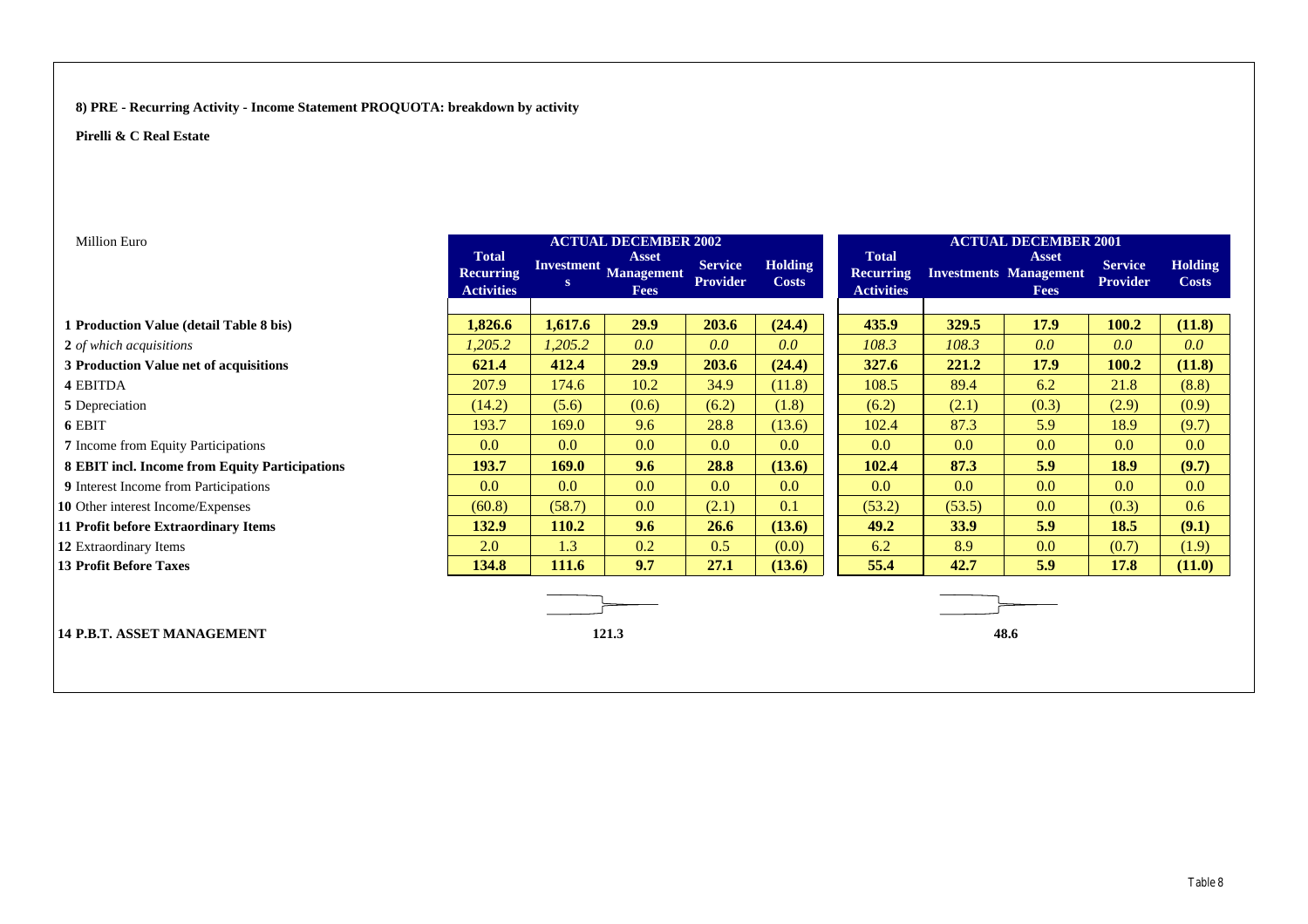#### **9) PRE - Recurring Activity - ProQuota Income Statement (100%) - Capital Investments**

#### **Pirelli & C Real Estate**

Million Euro

|                                                | <b>Consolidated</b><br><b>Companies</b> | A.M.<br><b>RESIDENTIAL</b> | A.M.<br><b>COMMERCIAL</b> | A.M. LAND        | A.M. NPL         |
|------------------------------------------------|-----------------------------------------|----------------------------|---------------------------|------------------|------------------|
| 1 Production Value (detail Table 9 bis)        | 259.0                                   | 67.6                       | 135.0                     | 56.3             | 0.0              |
| 2 of which acquisitions                        | 91.2                                    | 39.1                       | 51.3                      | 0.9              | 0.0              |
| 3 Production Value net of acquisitions         | 167.8                                   | 28.6                       | 83.7                      | 55.5             | 0.0              |
| 4 EBITDA                                       | 20.9                                    | 4.4                        | 0.6                       | 15.9             | (0.0)            |
| 5 Depreciation                                 | (0.3)                                   | (0.1)                      | (0.2)                     | (0.0)            | 0.0 <sub>1</sub> |
| 6 EBIT                                         | 20.6                                    | 4.3                        | 0.4                       | 15.9             | (0.0)            |
| <b>7</b> Income from Equity Participations     | 0.0 <sub>1</sub>                        | 0.0                        | 0.0                       | 0.0 <sub>1</sub> | 0.0 <sub>1</sub> |
| 8 EBIT incl. Income from Equity Participations | 20.6                                    | 4.3                        | 0.4                       | 15.9             | (0.0)            |
| <b>9</b> Interest Income from Participations   | 12.6                                    | 8.0                        | 4.3                       | 0.2              | 0.2              |
| 10 Other interest Income/Expenses              | (12.5)                                  | (4.8)                      | (5.4)                     | (2.3)            | 0.0              |
| 11 Profit before Extraordinary Items           | 20.8                                    | 7.4                        | (0.7)                     | 13.8             | 0.2              |
| 12 Extraordinary Items                         | (3.1)                                   | (1.0)                      | (2.0)                     | (0.1)            | 0.0              |
| <b>13 Profit Before Taxes</b>                  | 17.6                                    | 6.4                        | (2.7)                     | 13.7             | 0.2              |

| <b>Participated</b><br><b>Companies</b> | A.M.<br><b>RESIDENTIAL</b> | A.M.<br><b>COMMERCIAL</b> | A.M. LAND | A.M. NPL |
|-----------------------------------------|----------------------------|---------------------------|-----------|----------|
|                                         |                            |                           |           |          |
| 1,358.6                                 | 371.3                      | 921.5                     | 57.8      | 8.0      |
| 1,114.0                                 | 284.4                      | 773.7                     | 55.9      | 0.0      |
| 244.6                                   | 86.9                       | 147.8                     | 1.9       | 8.0      |
| 153.7                                   | 54.6                       | 95.8                      | 0.4       | 2.8      |
| (5.4)                                   | (2.4)                      | (3.0)                     | (0.0)     | (0.0)    |
| 148.3                                   | 52.2                       | 92.9                      | 0.4       | 2.8      |
| 0.0                                     | 0.0                        | 0.0                       | 0.0       | 0.0      |
| 148.3                                   | 52.2                       | 92.9                      | 0.4       | 2.8      |
| (12.5)                                  | (8.0)                      | (4.3)                     | (0.2)     | (0.0)    |
| (46.3)                                  | (16.8)                     | (28.4)                    | (0.7)     | (0.5)    |
| 89.5                                    | 27.5                       | 60.2                      | (0.4)     | 2.3      |
| 4.4                                     | (0.8)                      | 3.7                       | 0.0       | 1.5      |
| 93.9                                    | 26.6                       | 63.9                      | (0.4)     | 3.8      |
|                                         |                            |                           |           |          |
| 60.2                                    | 13.1                       | 45.3                      | (0.4)     | 2.1      |
| 60.2                                    | 13.1                       | 45.3                      | (0.4)     | 2.1      |
|                                         |                            |                           |           |          |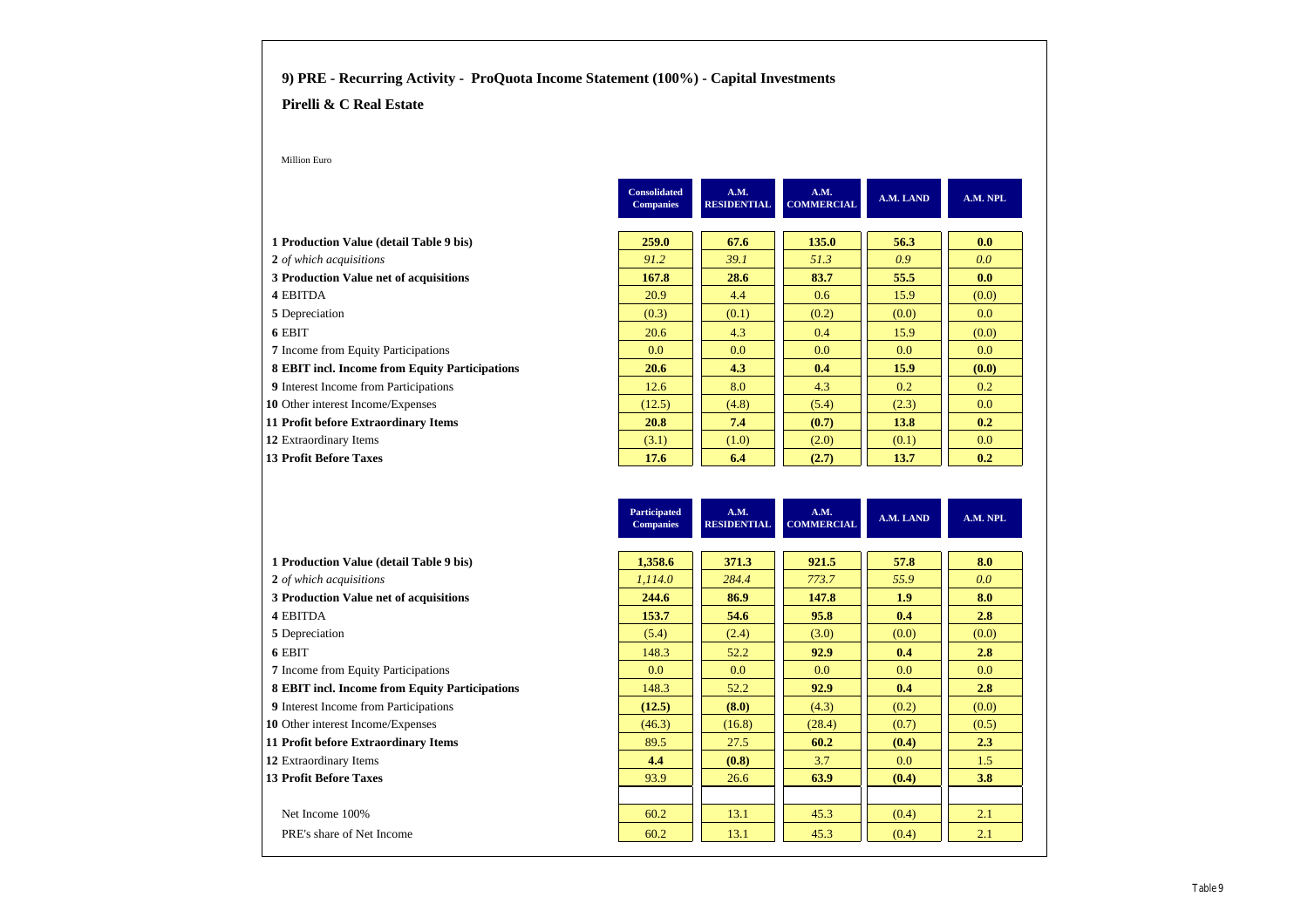| Pirelli & C Real Estate                                                                                                |                                             |                                |                           |           |          |
|------------------------------------------------------------------------------------------------------------------------|---------------------------------------------|--------------------------------|---------------------------|-----------|----------|
|                                                                                                                        |                                             |                                |                           |           |          |
| <b>Million Euro</b>                                                                                                    | <b>CONSOLIDATED</b><br><b>COMPANIES</b> (*) | A.M.<br><b>RESIDENTIA</b><br>L | A.M.<br><b>COMMERCIAL</b> | A.M. LAND | A.M. NPL |
| 1 Sales                                                                                                                | 221.8                                       | 30.7                           | 123.3                     | 67.8      | 0.0      |
| 2 Rental Income                                                                                                        | 2.7                                         | 2.6                            | 0.0                       | 0.1       | 0.0      |
| 3 Fees                                                                                                                 | 0.0                                         | 0.0                            | 0.0                       | 0.0       | 0.0      |
| 4 Other revenues                                                                                                       | 8.3                                         | 1.8                            | 6.5                       | 0.0       | 0.0      |
| <b>5 TOTAL REVENUES</b>                                                                                                | 232.8                                       | 35.0                           | 129.8                     | 67.9      | 0.0      |
| 6 Cost of Goods Sold                                                                                                   | (183.4)                                     | (25.6)                         | (119.4)                   | (38.4)    | 0.0      |
| 7 Acquisitions                                                                                                         | 91.2                                        | 39.1                           | 51.3                      | 0.9       | 0.0      |
| 8 Other Capitalized Costs                                                                                              | 113.2                                       | 16.7                           | 65.6                      | 30.8      | 0.0      |
| 9 Capitalized Interest Expense                                                                                         | 3.9                                         | 0.0                            | 3.5                       | 0.4       | 0.0      |
| 10 Revaluation Margin                                                                                                  | 1.4                                         | 2.4                            | 4.2                       | (5.3)     | 0.0      |
| <b>11 CHANGES IN INVENTORY</b>                                                                                         | 26.2                                        | 32.6                           | 5.2                       | (11.6)    | 0.0      |
| <b>12 PRODUCTION VALUE</b>                                                                                             | 259.0                                       | 67.6                           | 135.0                     | 56.3      | 0.0      |
| 13 PRE 's Share Capital Gains                                                                                          | 38.3                                        | 5.1                            | 3.9                       | 29.4      | 0.0      |
|                                                                                                                        |                                             |                                |                           |           |          |
| Million Euro                                                                                                           | <b>PARTICIPATED</b><br><b>COMPANIES</b> (*) | A.M.<br><b>RESIDENTIA</b>      | A.M.<br><b>COMMERCIAL</b> | A.M. LAND | A.M. NPL |
|                                                                                                                        |                                             | L                              |                           |           |          |
| 1 Sales                                                                                                                | 263.3                                       | 201.2                          | 62.1                      | 0.0       | 0.0      |
| 2 Rental Income                                                                                                        | 54.4                                        | 16.7                           | 37.7                      | 0.0       | 0.0      |
| 3 Fees                                                                                                                 | 0.0                                         | 0.0                            | 0.0                       | 0.0       | 0.0      |
| 4 Other revenues                                                                                                       | 16.3                                        | 2.9                            | 5.3                       | 0.0       | 8.0      |
| <b>5 TOTAL REVENUES</b>                                                                                                | 334.0                                       | 220.8                          | 105.2                     | 0.0       | 8.0      |
| 6 Cost of Goods Sold                                                                                                   | (187.6)                                     | (145.2)                        | (42.4)                    | (0.0)     | 0.0      |
| 7 Acquisitions                                                                                                         | 1,114.0                                     | 284.4                          | 773.7                     | 55.9      | 0.0      |
| 8 Other Capitalized Costs                                                                                              | 27.8                                        | 9.1                            | 17.7                      | 1.0       | 0.0      |
| 9 Capitalized Interest Expense                                                                                         | 3.1                                         | 0.5                            | 2.0                       | 0.6       | 0.0      |
|                                                                                                                        | 67.2                                        | 1.7                            | 65.3                      | 0.3       | 0.0      |
|                                                                                                                        | 1,024.6                                     | 150.5                          | 816.3                     | 57.7      | 0.0      |
|                                                                                                                        | 1,358.6                                     | 371.3                          | 921.5                     | 57.8      | 8.0      |
| 10 Revaluation Margin<br><b>11 CHANGES IN INVENTORY</b><br><b>12 PRODUCTION VALUE</b><br>13 PRE 's Share Capital Gains | 75.7                                        | 56.0                           | 19.7                      | 0.0       | 0.0      |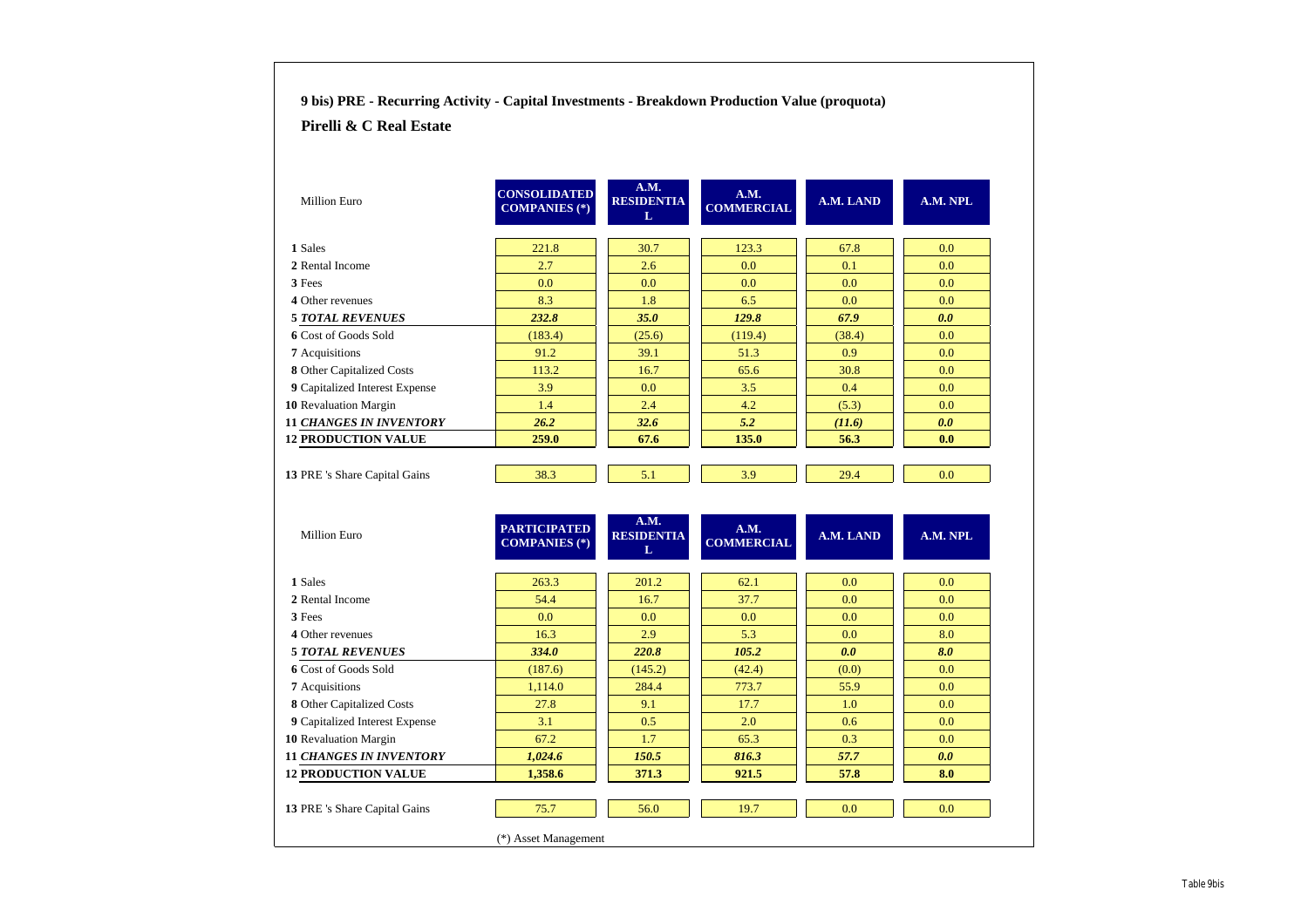#### **10) AM Residential- Aggregate of Equity Participations (consolidated by equity)**

|                                                          |               | <b>PORTFOLIOS</b> |              |                |                  |        |                                                        |       |                 |                 |               | <b>DEVELOPMENT</b> |                                        |                 |
|----------------------------------------------------------|---------------|-------------------|--------------|----------------|------------------|--------|--------------------------------------------------------|-------|-----------------|-----------------|---------------|--------------------|----------------------------------------|-----------------|
| <b>Million Euro</b>                                      | <b>Totale</b> | <b>Orione</b>     | Via Verdi    | <b>Irnerio</b> | <b>Beta</b>      |        | Ex<br>Ex Unim Risanamento Ex Edilnord<br><b>Napoli</b> |       | <b>Firenze</b>  | <b>Ex BdR</b>   | <b>Ex RAS</b> | <b>Bicocca</b>     | <b>Ex Edilnord</b><br><b>Residenza</b> | <b>Gioberti</b> |
| <b>1 Production Value</b>                                | 1.155.6       | 54.3              | 18.6         | 39.3           | 0.0              | 159.7  | 33.0                                                   | 16.7  | 21.8            | 199.3           | 556.8         | 8.4                | 39.3                                   | 8.6             |
| 2 of which acquisitions                                  | 909.0         | 53.6              | 18.2         | 37.4           | 0.0 <sub>0</sub> | 0.0    | 0.0                                                    | 14.9  | 18.2            | 189.3           | 538.4         | 0.0                | 31.0                                   | 8.0             |
| 3 EBITDA                                                 | 152.3         | (0.0)             | (0.0)        | 0.6            | (0.1)            | 111.8  | 22.7                                                   | (0.3) | 2.6             | 3.1             | 9.1           | 0.4                | $2.2^{\circ}$                          | 0.4             |
| 4 Depreciation                                           | (6.7)         | 0.0 <sub>1</sub>  | 0.0          | (0.0)          | 0.0              | (5.4)  | (0.6)                                                  | 0.0   | (0.0)           | (0.1)           | (0.5)         | (0.0)              | (0.0)                                  | (0.0)           |
| 5 EBIT                                                   | 145.6         | (0.0)             | (0.0)        | 0.6            | (0.1)            | 106.4  | 22.1                                                   | (0.3) | 2.6             | 2.9             | 8.5           | 0.3                | 2.2                                    | 0.4             |
| <b>6</b> Income from Equity Participations               | 0.0           | 0.0               | 0.0          | 0.0            | 0.0              | 0.0    | 0.0                                                    | 0.0   | 0.0             | 0.0             | 0.0           | 0.0                | 0.0                                    | 0.0             |
| 7 EBIT incl. Income from Equity Participations           | 145.6         | (0.0)             | (0.0)        | 0.6            | (0.1)            | 106.4  | 22.1                                                   | (0.3) | 2.6             | 2.9             | 8.5           | 0.3                | 2.2                                    | 0.4             |
| 8 Interest Income from Participations                    | (20.8)        | (0.1)             | (0.2)        | (0.1)          | 0.0              | (14.8) | (3.7)                                                  | 0.0   | (0.2)           | 0.0             | (1.6)         | 0.0                | 0.0                                    | (0.1)           |
| 9 Other interest Income/Expenses                         | (48.1)        | (0.0)             | (0.2)        | (0.5)          | 0.0 <sub>1</sub> | (20.6) | (8.0)                                                  | (0.4) | (0.5)           | (0.9)           | (14.5)        | (0.7)              | (1.5)                                  | (0.3)           |
| <b>10 Profit before Extraordinary Items</b>              | 76.6          | (0.1)             | (0.4)        | (0.0)          | (0.1)            | 71.0   | 10.4                                                   | (0.7) | 1.9             | 2.0             | (7.6)         | (0.4)              | 0.6                                    | (0.0)           |
| 11 Extraordinary Items                                   | (2.2)         | 0.0               | 0.0          | 0.0            | (0.0)            | (2.4)  | 0.0                                                    | 0.0   | 0.0             | 0.0             | 0.1           | (0.0)              | 0.0                                    | 0.0             |
| <b>12 Profit Before Taxes</b>                            | 74.4          | (0.1)             | (0.4)        | (0.0)          | (0.1)            | 68.6   | 10.4                                                   | (0.7) | 1.9             | 2.0             | (7.5)         | (0.4)              | 0.6                                    | (0.0)           |
| 13 Income Taxes                                          | (37.3)        | 0.0 <sub>1</sub>  | 0.0          | (0.0)          | 0.0              | (32.1) | (5.1)                                                  | 0.0   | (0.9)           | (1.1)           | 2.3           | (0.0)              | (0.2)                                  | (0.0)           |
| 14 Net Income                                            | 37.1          | (0.1)             | (0.4)        | (0.0)          | (0.1)            | 36.5   | 5.3                                                    | (0.7) | 0.9             | 0.9             | (5.2)         | (0.4)              | 0.4                                    | (0.1)           |
| 15 Income from Equity Participations (PRE's stake)       | 13.1          | (0.0)             | (0.4)        | (0.0)          | (0.0)            | 13.1   | 1.8                                                    | (0.2) | 0.5             | 0.1             | (1.7)         | (0.1)              | 0.2                                    | (0.0)           |
| 16 Interest on Shareholders' Loans (PRE's stake)         | 8.0           | 0.1               | 0.2          | 0.0            | 0.0              | 5.5    | 1.4                                                    | 0.0   | 0.1             | 0.0             | 0.5           | 0.0                | 0.0                                    | 0.1             |
| <b>17 INVENTORIES BOOK VALUE</b>                         | 1,492.3       | 54.3              | 18.6         | 38.4           | 0.0              | 464.9  | 187.5                                                  | 13.5  | 13.5            | 192.9           | 405.2         | 55.6               | 39.3                                   | 8.6             |
| <b>18 TOTAL NFP</b>                                      | 1,151.6       | 22.0              | 21.7         | 22.0           | (0.1)            | 374.8  | 195.2                                                  | 4.2   | 12.6            | 22.8            | 397.9         | 44.7               | 23.6                                   | 10.1            |
| <b>19 NFP VS BANK/OTHER DEBT</b>                         | 979.5         | (7.4)             | 12.6         | 18.0           | (0.1)            | 374.8  | 145.2                                                  | 4.2   | 8.1             | 22.8            | 346.0         | 24.0               | 23.6                                   | 7.8             |
| <b>20 DEBT VS SHAREHOLDERS</b>                           | 172.1         | 29.4              | 9.1          | 4.0            | 0.0              | 0.0    | 50.0                                                   | 0.0   | 4.5             | 0.0             | 52.0          | 20.7               | 0.0                                    | 2.3             |
| 21 of which PRE                                          | 72.6          | 15.8              | 9.1          | 1.5            | 0.0              | 0.0    | 18.6                                                   | 0.0   | 2.3             | 0.0             | 17.7          | 6.4                | 0.0 <sub>0</sub>                       | 1.2             |
| 22 Pirelli & C. Real Estate %                            |               | 29%               | 100%         | 48%            | 49%              | 36%    | 38%                                                    | 30%   | 50%             | 14%             | $25%$ (*)     | 26%                | 36%                                    | 50%             |
| 23 Number of months in the consolidation perimeter       |               | 12                | $\mathbf{3}$ | $\overline{4}$ | 12               | 12     | 12                                                     | 12    | $7\phantom{.0}$ | $7\phantom{.0}$ | $\mathbf{7}$  | 12                 | 12                                     | $7^{\circ}$     |
| (*) Shareholding 33%; participation to net profits $25%$ |               |                   |              |                |                  |        |                                                        |       |                 |                 |               |                    |                                        |                 |
|                                                          |               |                   |              |                |                  |        |                                                        |       |                 |                 |               |                    |                                        |                 |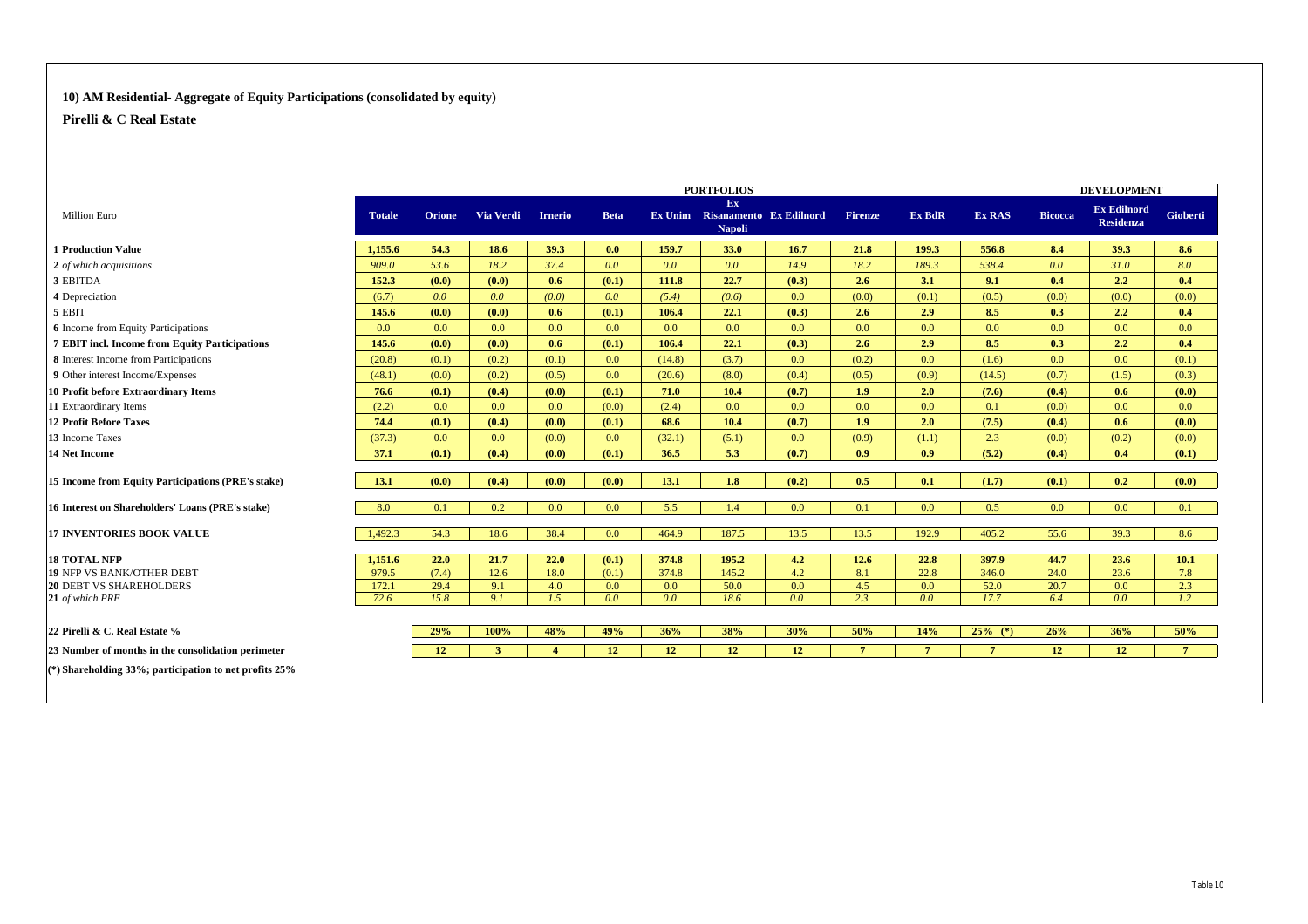#### **10 bis) AM Residential - Production Value Equity Participations (consolidated by equity)**

| Million Euro                   |               |                  |                  |                |             |                  | <b>PORTFOLIOS</b>   |                                 |                |        |        |                | <b>DEVELOPMENT</b>                     |                  |
|--------------------------------|---------------|------------------|------------------|----------------|-------------|------------------|---------------------|---------------------------------|----------------|--------|--------|----------------|----------------------------------------|------------------|
|                                | <b>Totale</b> | Orione           | Via Verdi        | <b>Irnerio</b> | <b>Beta</b> |                  | Ex<br><b>Napoli</b> | Ex Unim Risanamento Ex Edilnord | <b>Firenze</b> | Ex BdR | Ex RAS | <b>Bicocca</b> | <b>Ex Edilnord</b><br><b>Residenza</b> | Gioberti         |
| 1 Sales                        | 554.9         | 0.0 <sub>1</sub> | 0.0              | 0.0            | 0.0         | 499.4            | 39.5                | 6.7                             | 7.7            | 1.6    | 0.0    | 0.0            | 0.0                                    | 0.0              |
| 2 Rental Income                | 48.8          | 0.0 <sub>1</sub> | 0.0              | 0.7            | 0.0         | 20.2             | 11.4                | 0.0                             | 0.5            | 4.3    | 11.7   | 0.0            | 0.0 <sub>1</sub>                       | 0.0              |
| 3 Fees                         | 0.0           | 0.0 <sub>1</sub> | 0.0 <sub>0</sub> | 0.0            | 0.0         | 0.0 <sub>1</sub> | 0.0 <sub>1</sub>    | 0.0                             | 0.0            | 0.0    | 0.0    | 0.0            | 0.0 <sub>1</sub>                       | 0.0              |
| 4 Other revenues               | 8.5           | 0.0              | 0.0              | 0.2            | 0.0         | 3.9              | 1.3                 | 0.4                             | 0.0            | 0.6    | 2.1    | 0.0            | 0.0 <sub>1</sub>                       | 0.0              |
| <b>5 TOTAL REVENUES</b>        | 612.2         | 0.0              | 0.0              | 0.9            | 0.0         | 523.6            | 52.2                | 7.1                             | 8.2            | 6.4    | 13.8   | 0.0            | 0.0                                    | 0.0              |
| 6 Cost of Goods Sold           | (401.3)       | 0.0 <sub>1</sub> | 0.0              | 0.0            | 0.0         | (369.5)          | (20.8)              | (5.3)                           | (4.8)          | (1.0)  | 0.0    | 0.0            | 0.0 <sub>1</sub>                       | 0.0              |
| 7 Acquisitions                 | 909.0         | 53.6             | 18.2             | 37.4           | 0.0         | 0.0 <sub>1</sub> | 0.0 <sub>1</sub>    | 14.9                            | 18.2           | 189.3  | 538.4  | 0.0            | 31.0                                   | 8.0              |
| 8 Other Capitalized Costs      | 29.3          | 0.7              | 0.4              | 1.0            | 0.0         | 5.5              | 1.6                 | 0.0                             | 0.1            | 4.6    | 1.8    | 7.8            | 5.8                                    | 0.1              |
| 9 Capitalized Interest Expense | 1.3           | 0.0 <sub>1</sub> | 0.0              | 0.0            | 0.0         | 0.0 <sub>1</sub> | 0.0 <sub>1</sub>    | 0.0                             | 0.0            | 0.0    | 0.0    | 0.0            | 0.8                                    | 0.4              |
| 10 Revaluation Margin          | 5.1           | 0.0 <sub>1</sub> | 0.0              | 0.0            | 0.0         | 0.0 <sub>1</sub> | 0.0 <sub>1</sub>    | 0.0                             | 0.0            | 0.0    | 2.9    | 0.6            | 1.7                                    | 0.0              |
| <b>11 CHANGES IN INVENTORY</b> | 543.4         | 54.3             | 18.6             | 38.4           | 0.0         | (364.0)          | (19.2)              | 9.6                             | 13.5           | 192.9  | 543.1  | 8.4            | 39.3                                   | 8.6              |
| <b>12 PRODUCTION VALUE</b>     | 1,155.6       | 54.3             | 18.6             | 39.3           | 0.0         | 159.7            | 33.0                | 16.7                            | 21.8           | 199.3  | 556.8  | 8.4            | 39.3                                   | 8.6              |
|                                |               |                  |                  |                |             |                  |                     |                                 |                |        |        |                |                                        |                  |
| 13 Gross Capital Gains         | 153.6         | 0.0 <sub>1</sub> | 0.0              | 0.0            | 0.0         | 129.9            | 18.7                | 1.4                             | 2.9            | 0.6    | 0.0    | 0.0            | 0.0                                    | 0.0              |
| 14 PRE's Share                 | 56.0          | 0.0 <sub>1</sub> | 0.0              | 0.0            | 0.0         | 46.8             | 7.2                 | 0.4                             | 1.5            | 0.1    | 0.0    | 0.0            | 0.0                                    | 0.0 <sub>1</sub> |
|                                |               |                  |                  |                |             |                  |                     |                                 |                |        |        |                |                                        |                  |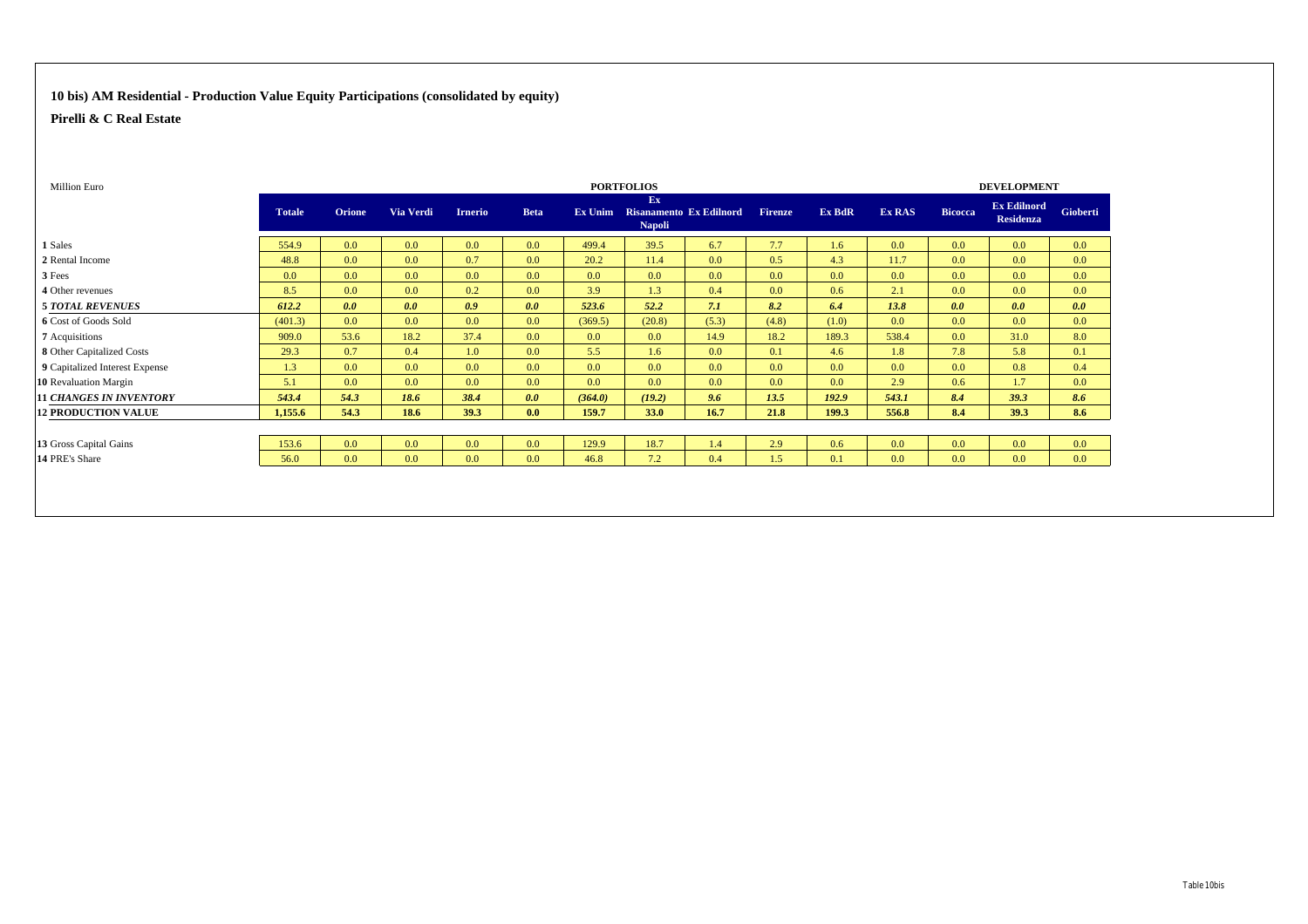#### **11) AM Commercial - Aggregate of Equity Participations (consolidated by equity)**

**Pirelli & C Real Estate**

|                                                                                                                                                                                                                                                                                    |                  |                          |                                       |                                |                                  | <b>PORTFOLIO</b>  |                  |         |                  |                  |                  |                             |                              |                             | <b>DEVELOPMENT</b>       |                              |                                     | <b>ALTRO</b>               |
|------------------------------------------------------------------------------------------------------------------------------------------------------------------------------------------------------------------------------------------------------------------------------------|------------------|--------------------------|---------------------------------------|--------------------------------|----------------------------------|-------------------|------------------|---------|------------------|------------------|------------------|-----------------------------|------------------------------|-----------------------------|--------------------------|------------------------------|-------------------------------------|----------------------------|
| Euro Milioni                                                                                                                                                                                                                                                                       | <b>Totale</b>    | <b>Uffici Ex</b><br>Unim | <b>Tiglio</b> (veicolo<br>intermedio) | <b>Tiglio</b><br>(plusvalenza) | <b>Uffici Prime</b><br>Locations | Negozi Ex<br>Unim | Ex RCS           | Ex Toro | Ex BdR           | Ex RAS           | <b>USA</b>       | Multisala<br><b>Bicocca</b> | <b>Bicocca</b><br>Università | <b>Multisala</b><br>Lainate | Ex.<br><b>Tecnocittà</b> | <b>Ex Edilnord</b><br>Uffici | <b>Spazio</b><br><b>Industriale</b> | Società<br><b>Sportive</b> |
| <b>1 Production Value</b>                                                                                                                                                                                                                                                          | 4.078.8          | 241.8                    | 1.554.4                               | 208.5                          | 11.9                             | 24.9              | 17.9             | 251.0   | 376.2            | 1.229.0          | 22.3             | 1.9 <sub>2</sub>            | 0.4                          | 0.7                         | 0.5                      | 96.8                         | 0.0                                 | 40.4                       |
| 2 of which acquisitions                                                                                                                                                                                                                                                            | 3,462.4          | 60.5                     | 1.501.9                               | 0.0 <sub>1</sub>               | 0.0 <sub>1</sub>                 | 0.0               | 0.0 <sub>0</sub> | 239.8   | 360.4            | 1.184.9          | 0.0 <sub>1</sub> | 0.0 <sub>1</sub>            | 0.0 <sub>1</sub>             | 0.0 <sub>1</sub>            | 0.0 <sub>1</sub>         | 74.4                         | 0.0 <sub>1</sub>                    | 40.4                       |
| 3 EBITDA                                                                                                                                                                                                                                                                           | 397.0            | 111.4                    | 24.8                                  | 177.1                          | 3.3                              | 15.0              | 15.4             | 4.3     | 4.1              | 26.7             | 11.6             | 0.8                         | (0.0)                        | 0.3                         | 0.0                      | 3.1                          | (0.1)                               | (0.7)                      |
| 4 Depreciation                                                                                                                                                                                                                                                                     | (13.8)           | (5.5)                    | 0.0 <sub>0</sub>                      | 0.0                            | 0.0 <sub>1</sub>                 | (0.2)             | (3.2)            | (0.5)   | (0.3)            | (1.2)            | (2.7)            | 0.0 <sub>1</sub>            | 0.0                          | 0.0 <sub>0</sub>            | (0.0)                    | (0.0)                        | (0.0)                               | (0.1)                      |
| 5 EBIT                                                                                                                                                                                                                                                                             | 383.2            | 105.8                    | 24.8                                  | 177.1                          | 3.3                              | 14.7              | 12.2             | 3.7     | 3.8              | 25.5             | 8.8              | 0.8                         | (0.0)                        | 0.3                         | 0.0                      | 3.1                          | (0.1)                               | (0.8)                      |
| <b>6</b> Income from Equity Participations                                                                                                                                                                                                                                         | 0.0 <sub>1</sub> | 0.0 <sub>1</sub>         | 0.0 <sub>1</sub>                      | 0.0                            | 0.0 <sub>0</sub>                 | 0.0               | 0.0              | 0.0     | 0.0              | 0.0 <sub>1</sub> | 0.0              | 0.0 <sub>1</sub>            | 0.0                          | 0.0                         | 0.0 <sub>1</sub>         | 0.0 <sub>0</sub>             | 0.0                                 | 0.0 <sub>1</sub>           |
| 7 EBIT incl. Income from Equity Participations                                                                                                                                                                                                                                     | 383.2            | 105.8                    | 24.8                                  | 177.1                          | 3.3                              | 14.7              | 12.2             | 3.7     | 3.8              | 25.5             | 8.8              | 0.8                         | (0.0)                        | 0.3                         | 0.0                      | 3.1                          | (0.1)                               | (0.8)                      |
| 8 Interest Income from Participations                                                                                                                                                                                                                                              | (15.1)           | (4.0)                    | 0.0                                   | 0.0                            | 0.0 <sub>1</sub>                 | (3.5)             | (2.5)            | 0.0     | (0.2)            | (3.5)            | (0.5)            | (0.5)                       | 0.0                          | (0.3)                       | (0.1)                    | 0.0 <sub>1</sub>             | (0.1)                               | 0.0                        |
| 9 Other interest Income/Expenses                                                                                                                                                                                                                                                   | (123.5)          | (27.8)                   | (25.7)                                | 1.9                            | (5.6)                            | (7.1)             | (5.1)            | (9.3)   | (1.9)            | (32.1)           | (6.2)            | (0.7)                       | (0.4)                        | (0.0)                       | (0.3)                    | (3.1)                        | (0.0)                               | (0.2)                      |
| <b>10 Profit before Extraordinary Items</b>                                                                                                                                                                                                                                        | 244.5            | 74.0                     | (0.9)                                 | 179.0                          | (2.3)                            | 4.1               | 4.7              | (5.6)   | 1.7              | (10.0)           | 2.2              | (0.4)                       | (0.5)                        | (0.1)                       | (0.4)                    | (0.0)                        | (0.1)                               | (1.0)                      |
| 11 Extraordinary Items                                                                                                                                                                                                                                                             | 14.4             | 15.2                     | (1.1)                                 | 0.0                            | 0.0 <sub>1</sub>                 | 0.0 <sub>1</sub>  | (0.1)            | 0.1     | 0.0 <sub>1</sub> | 0.2              | 0.0              | (0.0)                       | 0.0                          | 0.0                         | 0.0 <sub>1</sub>         | 0.0 <sub>1</sub>             | 0.0                                 | 0.0                        |
| <b>12 Profit Before Taxes</b>                                                                                                                                                                                                                                                      | 258.9            | 89.2                     | (2.1)                                 | 179.0                          | (2.3)                            | 4.2               | 4.6              | (5.5)   | 1.7              | (9.8)            | $2.2^{\circ}$    | (0.4)                       | (0.5)                        | (0.1)                       | (0.4)                    | (0.0)                        | (0.1)                               | (1.0)                      |
| 13 Income Taxes                                                                                                                                                                                                                                                                    | (76.1)           | (34.4)                   | (2.9)                                 | (34.1)                         | 0.5                              | (2.6)             | (2.8)            | 1.6     | (2.0)            | 1.3              | 0.0              | (0.0)                       | 0.0                          | (0.0)                       | (0.0)                    | (0.4)                        | 0.0                                 | 0.0 <sub>1</sub>           |
| <b>14 Net Income</b>                                                                                                                                                                                                                                                               | 182.8            | 54.8                     | (5.0)                                 | 144.9                          | (1.8)                            | 1.5               | 1.8              | (3.9)   | (0.3)            | (8.5)            | $2.2^{\circ}$    | (0.4)                       | (0.5)                        | (0.1)                       | (0.4)                    | (0.4)                        | (0.1)                               | (1.0)                      |
|                                                                                                                                                                                                                                                                                    |                  | $-39%$                   | 143%                                  | $-19%$                         |                                  |                   |                  |         |                  |                  |                  |                             |                              |                             |                          |                              |                                     |                            |
| 15 Income from Equity Participations (PRE's stake)                                                                                                                                                                                                                                 | 45.3             | 13.7                     | (0.6)                                 | 36.2                           | (0.2)                            | 0.4               | 0.4              | (1.0)   | (0.1)            | (2.8)            | 0.2              | (0.1)                       | (0.1)                        | (0.0)                       | (0.1)                    | (0.1)                        | (0.0)                               | (0.3)                      |
| 16 Interest on Shareholders' Loan (PRE's stake)                                                                                                                                                                                                                                    | 4.3              | 1.0 <sub>1</sub>         | 0.0 <sub>1</sub>                      | 0.0                            | 0.0 <sub>1</sub>                 | 0.9               | 0.7              | 0.0     | 0.0              | 1.1              | 0.0              | 0.2                         | 0.0                          | 0.3                         | 0.0                      | 0.0 <sub>1</sub>             | 0.0                                 | 0.0                        |
|                                                                                                                                                                                                                                                                                    |                  |                          |                                       |                                |                                  |                   | (#)              |         |                  |                  | (#)              |                             |                              |                             |                          |                              |                                     |                            |
| <b>17 INVENTORIES BOOK VALUE</b>                                                                                                                                                                                                                                                   | 4.805.3          | 85.1                     | 2.905.3                               | 0.0                            | 132.7                            | 144.1             | 137.0            | 243.5   | 0.0              | 891.7            | 76.2             | 27.6                        | 10.9                         | 6.9                         | 7.2                      | 96.7                         | 0.0                                 | 40.4                       |
| <b>18 TOTAL NFP</b>                                                                                                                                                                                                                                                                | 4.163.2          | (95.9)                   | 2.585.1                               | 0.0 <sub>1</sub>               | 119.9                            | 175.0             | 119.5            | 244.6   | (24.9)           | 877.5            | 64.3             | 25.3                        | 8.7                          | 6.5                         | 7.5                      | 46.2                         | 4.0                                 | (0.0)                      |
| <b>19 NFP VS BANK/OTHER DEBT</b>                                                                                                                                                                                                                                                   | 3.941.6          | (95.9)                   | 2.585.1                               | 0.0                            | 119.9                            | 141.0             | 103.0            | 244.0   | (41.3)           | 763.1            | 56.6             | 13.5                        | 4.7                          | (0.5)                       | 4.2                      | 46.2                         | (1.9)                               | (0.0)                      |
| <b>20 DEBT VS SHAREHOLDERS</b>                                                                                                                                                                                                                                                     | 221.6            | 0.0 <sub>1</sub>         | 0.0                                   | 0.0                            | 0.0 <sub>1</sub>                 | 34.0              | 16.5             | 0.6     | 16.4             | 114.4            | 7.7              | 11.7                        | 4.0                          | 7.0                         | 3.3                      | 0.0 <sub>1</sub>             | 5.9                                 | 0.0                        |
| 21 of which PRE                                                                                                                                                                                                                                                                    | 71.6             | 0.0                      | 0.0 <sub>1</sub>                      | 0.0                            | 0.0 <sub>1</sub>                 | 8.6               | 4.7              | 0.6     | 4.1              | 38.8             | 0.8              | 5.1                         | 0.0                          | 7.0                         | 0.8                      | 0.0 <sub>1</sub>             | 1.0                                 | 0.0                        |
|                                                                                                                                                                                                                                                                                    |                  |                          |                                       |                                |                                  |                   | $(*)$            |         |                  | $(**)$           |                  |                             |                              |                             |                          |                              |                                     |                            |
| 22 Pirelli & C. Real Estate %                                                                                                                                                                                                                                                      |                  | 25%                      | 12.9% - 12.63%                        | 25%                            | 13%                              | 25%               | 23.7%            | 25%     | 25%              | 25%              | 10%              | 33%                         | 26%                          | 25%                         | 23%                      | 36%                          | 25%                                 | 30%                        |
| 23 Number of months in the consolidation perimeter                                                                                                                                                                                                                                 |                  | 12                       | $\overline{\phantom{a}}$              |                                | 12 <sup>2</sup>                  | 12                | 12               | -9      |                  | $\mathbf{7}$     | 12               | 12                          | 12 <sup>2</sup>              | 12                          | 12 <sup>7</sup>          | 12                           | $\overline{4}$                      | 12                         |
| (*) Utilization of a financial holding company implies that PRE's share of net income differs from the percentage indicated due to the presence of other shareholders in the vehicles which own the properties<br>$(**)$ Sharaholding $330/$ ; participation to not profite $250/$ |                  |                          |                                       |                                |                                  |                   |                  |         |                  |                  |                  |                             |                              |                             |                          |                              |                                     |                            |

**(\*\*) Shareholding 33%; participation to net profits 25% (#) Residual inventories in RCS and Sci Roev have been classified as fixed assets and depreciated.**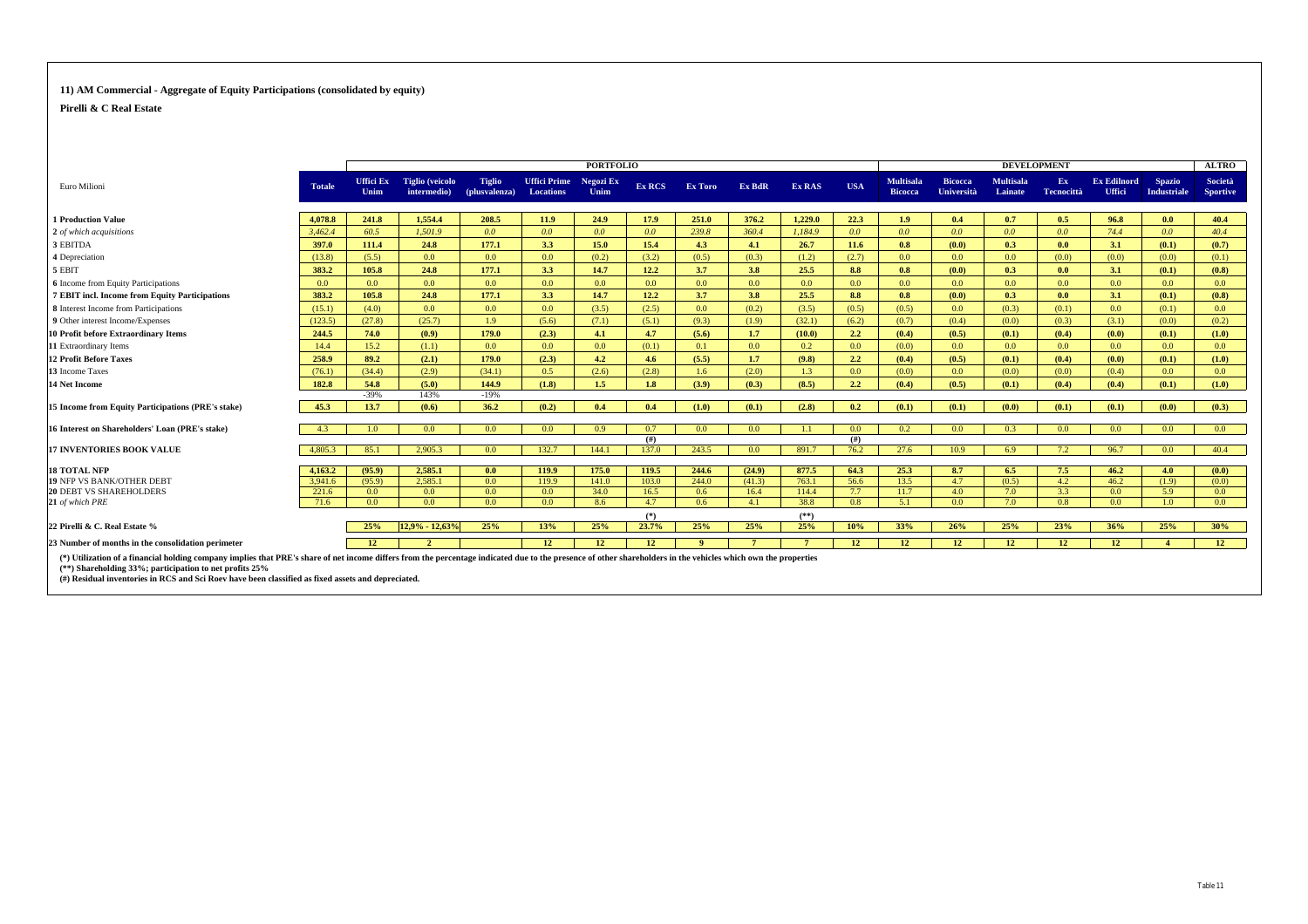#### **11 bis) AM Commercial - Production Value Equity Participations (consolidated by equity)**

|                                |               |                          | <b>PORTAFOGLI</b>                        |                               |                                            |        |        |                  |                  |         |                  |                                    | <b>SVILUPPO</b>              |                             |                         | <b>ALTRO</b>                        |                                     |                                   |
|--------------------------------|---------------|--------------------------|------------------------------------------|-------------------------------|--------------------------------------------|--------|--------|------------------|------------------|---------|------------------|------------------------------------|------------------------------|-----------------------------|-------------------------|-------------------------------------|-------------------------------------|-----------------------------------|
| <b>Million Euro</b>            | <b>Totale</b> | <b>Uffici Ex</b><br>Unim | <b>Tiglio</b><br>(veicolo<br>intermedio) | <b>Tiglio</b><br>(plusvalenza | Uffici Prime Negozi Ex<br><b>Locations</b> | Unim   | Ex RCS | Ex Toro          | Ex BdR           | Ex RAS  | <b>USA</b>       | <b>Multisala</b><br><b>Bicocca</b> | <b>Bicocca</b><br>Università | <b>Multisala</b><br>Lainate | Ex<br><b>Tecnocittà</b> | <b>Ex Edilnord</b><br><b>Uffici</b> | <b>Spazio</b><br><b>Industriale</b> | <b>Società</b><br><b>Sportive</b> |
| 1 Sales                        | 255.1         | 191.9                    | 13.7                                     | 0.0                           | 0.0                                        | 31.8   | 16.3   | 0.0 <sub>1</sub> | 0.0              | 0.0     | 0.0 <sub>1</sub> | 0.0                                | 0.0 <sub>1</sub>             | 0.0 <sub>0</sub>            | 1.4                     | 0.0                                 | 0.0                                 | 0.0 <sub>1</sub>                  |
| 2 Rental Income                | 177.0         | 45.0                     | 33.2                                     | 0.0                           | 5.7                                        | 10.3   | 13.4   | 6.5              | 11.1             | 30.6    | 21.1             | 0.0                                | 0.0 <sub>1</sub>             | 0.0 <sub>0</sub>            | 0.1                     | 0.0                                 | 0.0 <sub>1</sub>                    | 0.0                               |
| 3 Fees                         | 0.0           | 0.0 <sub>1</sub>         | 0.0 <sub>1</sub>                         | 0.0                           | 0.0                                        | 0.0    | 0.0    | 0.0 <sub>1</sub> | 0.0              | 0.0     | 0.0              | 0.0                                | 0.0 <sub>1</sub>             | 0.0                         | 0.0 <sub>1</sub>        | 0.0                                 | 0.0 <sub>1</sub>                    | 0.0 <sub>1</sub>                  |
| 4 Other revenues               | 24.7          | 6.3                      | 7.5                                      | 0.0                           | 1.1                                        | 1.0    | 0.0    | 0.9              | 1.1              | 5.4     | 1.2              | 0.0                                | 0.0 <sub>1</sub>             | 0.0 <sub>0</sub>            | 0.0 <sub>1</sub>        | 0.1                                 | 0.0 <sub>1</sub>                    | 0.0 <sub>1</sub>                  |
| <b>5 TOTAL REVENUES</b>        | 456.9         | 243.3                    | 54.3                                     | 0.0                           | 6.9                                        | 43.1   | 29.8   | 7.4              | 12.2             | 36.0    | 22.3             | 0.0                                | 0.0 <sub>1</sub>             | 0.0                         | 1.6                     | 0.1                                 | 0.0 <sub>1</sub>                    | 0.0                               |
| 6 Cost of Goods Sold           | (174.0)       | (133.5)                  | (9.0)                                    | 0.0                           | 0.0                                        | (18.7) | (11.8) | 0.0              | 0.0              | 0.0     | 0.0              | 0.0                                | 0.0 <sub>1</sub>             | 0.0                         | (1.0)                   | 0.0                                 | 0.0 <sub>1</sub>                    | 0.0 <sub>1</sub>                  |
| 7 Acquisitions                 | 3,462.4       | 60.5                     | 1,501.9                                  | 0.0                           | 0.0                                        | 0.0    | 0.0    | 239.8            | 360.4            | 1,184.9 | 0.0              | 0.0                                | 0.0 <sub>1</sub>             | 0.0 <sub>0</sub>            | 0.0 <sub>1</sub>        | 74.4                                | 0.0                                 | 40.4                              |
| 8 Other Capitalized Costs      | 66.1          | 31.3                     | 1.1                                      | 0.0                           | 5.1                                        | 0.5    | 0.0    | 3.8              | 3.6              | 1.7     | 0.0 <sub>1</sub> | 0.7                                | 0.4                          | 0.4                         | 0.0                     | 17.5                                | 0.0                                 | 0.0                               |
| 9 Capitalized Interest Expense | 9.6           | 0.0 <sub>1</sub>         | 6.1                                      | 0.0                           | 0.0                                        | 0.0    | 0.0    | 0.0              | 0.0 <sub>0</sub> | 0.0     | 0.0 <sub>1</sub> | 1.2                                | 0.0 <sub>1</sub>             | 0.3                         | 0.0 <sub>1</sub>        | 2.1                                 | 0.0 <sub>1</sub>                    | 0.0 <sub>1</sub>                  |
| 10 Revaluation Margin          | 257.8         | 40.2                     | 0.0 <sub>1</sub>                         | 208.5                         | 0.0                                        | 0.0    | 0.0    | 0.0              | 0.0 <sub>0</sub> | 6.4     | 0.0 <sub>1</sub> | 0.0 <sub>1</sub>                   | 0.0 <sub>1</sub>             | 0.0                         | 0.0 <sub>1</sub>        | 2.8                                 | 0.0 <sub>1</sub>                    | 0.0 <sub>1</sub>                  |
| <b>11 CHANGES IN INVENTORY</b> | 3,621.9       | (1.5)                    | 1,500.1                                  | 208.5                         | 5.1                                        | (18.2) | (11.8) | 243.6            | 364.0            | 1,193.0 | 0.0              | 1.9                                | 0.4                          | 0.7                         | (I.0)                   | 96.7                                | 0.0 <sub>1</sub>                    | 40.4                              |
| <b>12 PRODUCTION VALUE</b>     | 4,078.8       | 241.8                    | 1,554.4                                  | 208.5                         | 11.9                                       | 24.9   | 17.9   | 251.0            | 376.2            | 1,229.0 | 22.3             | 1.9                                | 0.4                          | 0.7                         | 0.5                     | 96.8                                | 0.0                                 | 40.4                              |
| 13 Gross Capital Gains         | 81.1          | 58.5                     | 4.6                                      | 0.0                           | 0.0                                        | 13.1   | 4.5    | 0.0 <sub>1</sub> | 0.0              | 0.0     | 0.0              | 0.0 <sub>1</sub>                   | 0.0                          | 0.0                         | 0.4                     | 0.0                                 | 0.0                                 | 0.0                               |
| 14 PRE's Share                 | 19.7          | 14.6                     | 0.6 <sub>0</sub>                         | 0.0                           | 0.0                                        | 3.3    | 1.1    | 0.0 <sub>1</sub> | 0.0              | 0.0     | 0.0              | 0.0                                | 0.0                          | 0.0                         | 0.1                     | 0.0                                 | 0.0 <sub>1</sub>                    | 0.0 <sub>1</sub>                  |
|                                |               |                          |                                          |                               |                                            |        |        |                  |                  |         |                  |                                    |                              |                             |                         |                                     |                                     |                                   |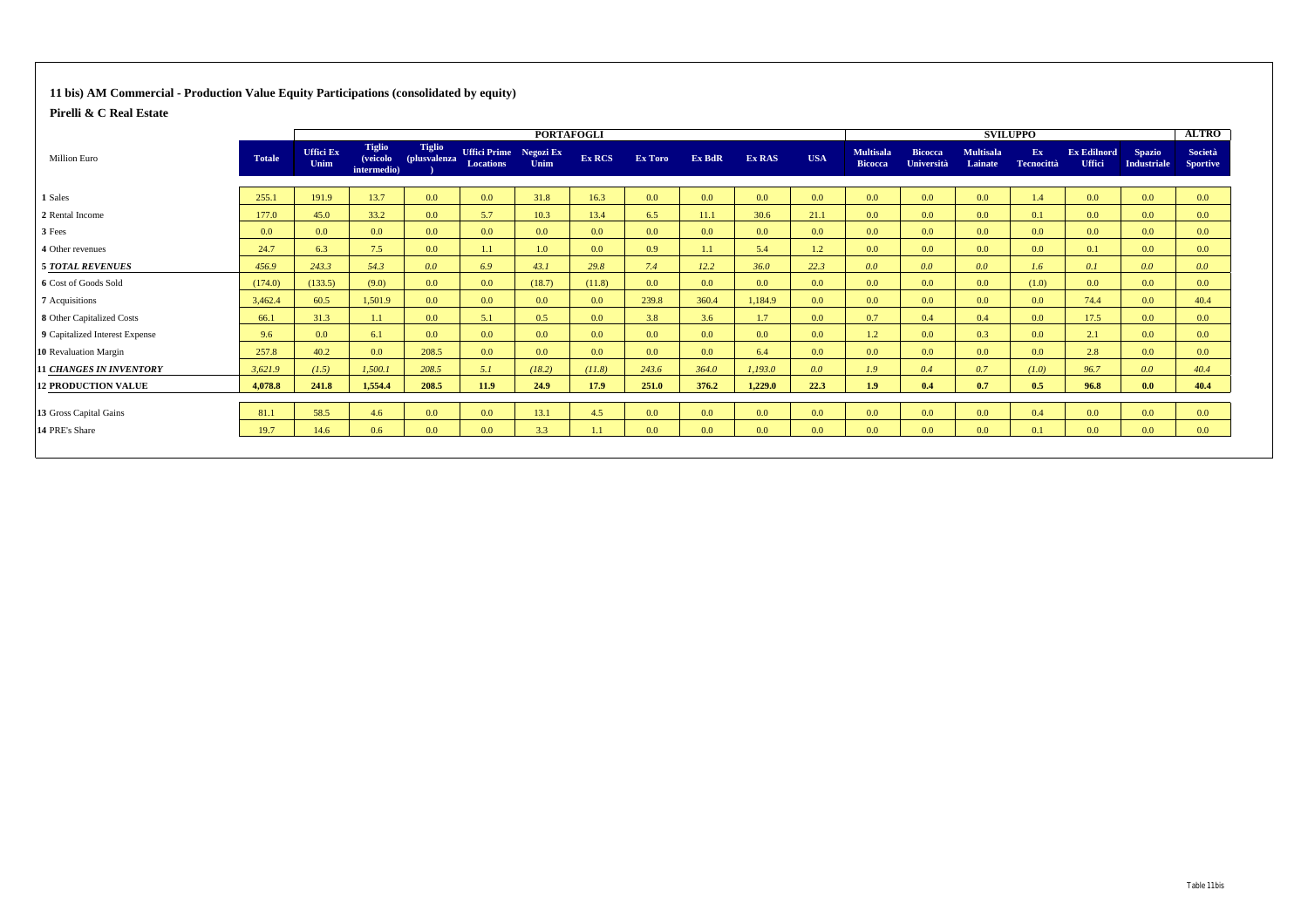## **12) AM Land - Aggregate of Equity Participations (consolidated by equity)**

| <b>Million Euro</b>                                | <b>Totale</b> | Ex Unim    | <b>Ex Edilnord</b><br><b>Industriali</b> | Ex Burgo   | Ortensia     | <b>Tiglio Aree</b> |
|----------------------------------------------------|---------------|------------|------------------------------------------|------------|--------------|--------------------|
| <b>1 Production Value</b>                          | 265.8         | 0.3        | 53.6                                     | 18.4       | 63.6         | 129.8              |
| 2 of which acquisitions                            | 259.0         | 0.0        | 49.6                                     | 18.0       | 63.6         | 127.8              |
| 3 EBITDA                                           | 1.5           | 0.3        | 1.2                                      | (0.0)      | 0.0          | 0.0                |
| 4 Depreciation                                     | (0.0)         | 0.0        | (0.0)                                    | (0.0)      | 0.0          | 0.0                |
| 5 EBIT                                             | 1.5           | 0.3        | 1.2                                      | (0.0)      | 0.0          | 0.0                |
| 6 Income from Equity Participations                | 0.0           | 0.0        | 0.0                                      | 0.0        | 0.0          | 0.0                |
| 7 EBIT incl. Income from Equity Participations     | 1.5           | 0.3        | 1.2                                      | (0.0)      | 0.0          | 0.0                |
| 8 Interest Income from Participations              | (0.6)         | (0.5)      | 0.0                                      | (0.1)      | 0.0          | 0.0                |
| 9 Other interest Income/Expenses                   | (2.1)         | 0.2        | (2.2)                                    | (0.1)      | 0.0          | 0.0                |
| 10 Profit before Extraordinary Items               | (1.2)         | (0.0)      | (1.0)                                    | (0.2)      | 0.0          | 0.0                |
| 11 Extraordinary Items                             | 0.0           | 0.0        | 0.0                                      | 0.0        | 0.0          | 0.0                |
| 12 Profit Before Taxes                             | (1.2)         | 0.0        | (1.0)                                    | (0.2)      | 0.0          | 0.0                |
| 13 Income Taxes                                    | 0.0           | 0.0        | 0.0                                      | 0.0        | 0.0          | 0.0                |
| 14 Net Income                                      | (1.2)         | 0.0        | (1.0)                                    | (0.2)      | 0.0          | 0.0                |
| 15 Income from Equity Participations (PRE's stake) | (0.4)         | 0.0        | (0.3)                                    | (0.1)      | 0.0          | 0.0                |
|                                                    |               |            |                                          |            |              |                    |
| 16 Interest on Shareholders' Loan (PRE's stake)    | 0.2           | 0.1        | 0.0                                      | 0.0        | 0.0          | 0.0                |
| <b>17 INVENTORIES BOOK VALUE</b>                   | 242.8         | 0.0        | 53.6                                     | 18.4       | 63.6         | 107.1              |
|                                                    |               |            |                                          |            |              |                    |
| <b>18 TOTAL NFP</b><br>19 NFP VS BANK/OTHER DEBT   | 195.0         | 0.0        | 39.9                                     | 7.3        | 52.7         | 95.0               |
| 20 DEBT VS SHAREHOLDERS                            | 163.0<br>32.0 | 0.0<br>0.0 | 39.9<br>0.0                              | 3.9<br>3.4 | 52.7<br>0.0  | 66.5<br>28.5       |
| 21 of which PRE                                    | 30.2          | 0.0        | 0.0                                      | 1.7        | 0.0          | 28.5               |
|                                                    |               |            |                                          |            |              |                    |
| 22 Pirelli & C. Real Estate %                      |               | 25%        | 25%                                      | 49%        | 20%          | 13%                |
| 23 Number of months in the consolidation perimeter |               | 12         | 12                                       | 8          | $\mathbf{1}$ | $\overline{2}$     |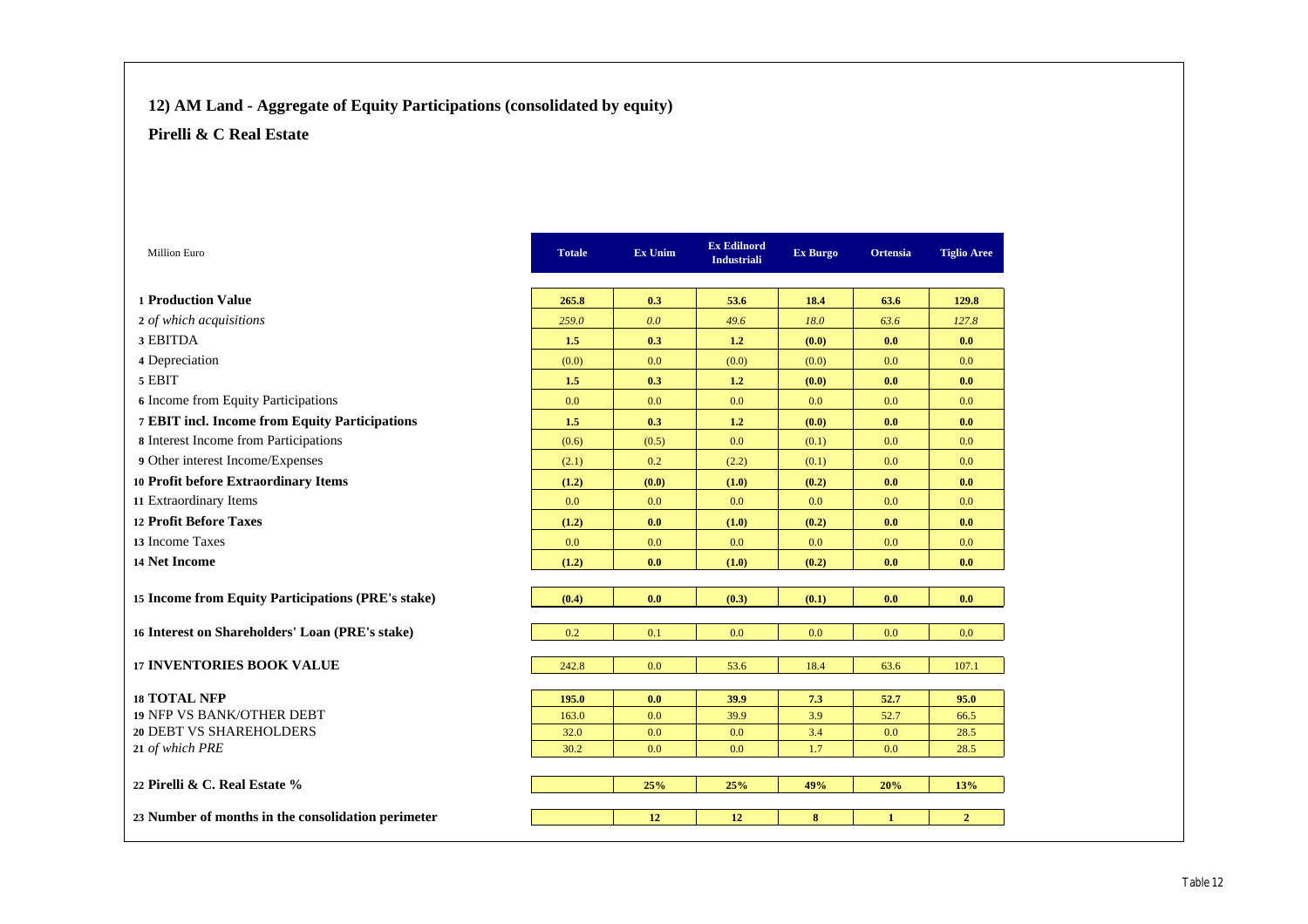# **12 bis) AM Land - Production Value Equity Participations (consolidated by equity) Pirelli & C Real Estate**

| Million Euro                   | <b>Totale</b> | <b>Ex Unim</b> | <b>Ex Edilnord</b><br><b>Industriali</b> | <b>Ex Burgo</b> | <b>Ortensia</b>  | <b>Tiglio Aree</b> |
|--------------------------------|---------------|----------------|------------------------------------------|-----------------|------------------|--------------------|
|                                |               |                |                                          |                 |                  |                    |
| 1 Sales                        | 0.1           | 0.1            | 0.0                                      | 0.0             | 0.0 <sub>1</sub> | 0.0 <sub>1</sub>   |
| 2 Rental Income                | 0.0           | 0.0            | 0.0                                      | 0.0             | 0.0              | 0.0                |
| 3 Fees                         | 0.0           | 0.0            | 0.0                                      | 0.0             | 0.0              | 0.0                |
| 4 Other revenues               | 0.0           | 0.0            | 0.0                                      | 0.0             | 0.0              | 0.0                |
| <b>5 TOTAL REVENUES</b>        | 0.2           | 0.1            | 0.0                                      | 0.0             | 0.0              | 0.0                |
| 6 Cost of Goods Sold           | (0.1)         | (0.1)          | 0.0                                      | 0.0             | 0.0              | 0.0                |
| 7 Acquisitions                 | 209.4         | 0.0            | 0.0                                      | 18.0            | 63.6             | 127.8              |
| 8 Other Capitalized Costs      | 2.9           | 0.3            | 2.3                                      | 0.3             | 0.0              | 0.0                |
| 9 Capitalized Interest Expense | 1.9           | 0.0            | 1.7                                      | 0.2             | 0.0              | 0.0                |
| 10 Revaluation Margin          | 2.0           | 0.0            | 0.0                                      | 0.0             | 0.0              | 2.0                |
| <b>11 CHANGES IN INVENTORY</b> | 216.0         | 0.2            | 4.0                                      | 18.4            | 63.6             | 129.8              |
| <b>12 PRODUCTION VALUE</b>     | 216.2         | 0.3            | 4.0                                      | 18.4            | 63.6             | 129.8              |
|                                |               |                |                                          |                 |                  |                    |
| 13 Gross Capital Gains         | 0.0           | 0.0            | 0.0                                      | 0.0             | 0.0              | 0.0                |
| 14 PRE's Share                 | 0.0           | 0.0            | 0.0                                      | 0.0             | 0.0              | 0.0                |
|                                |               |                |                                          |                 |                  |                    |